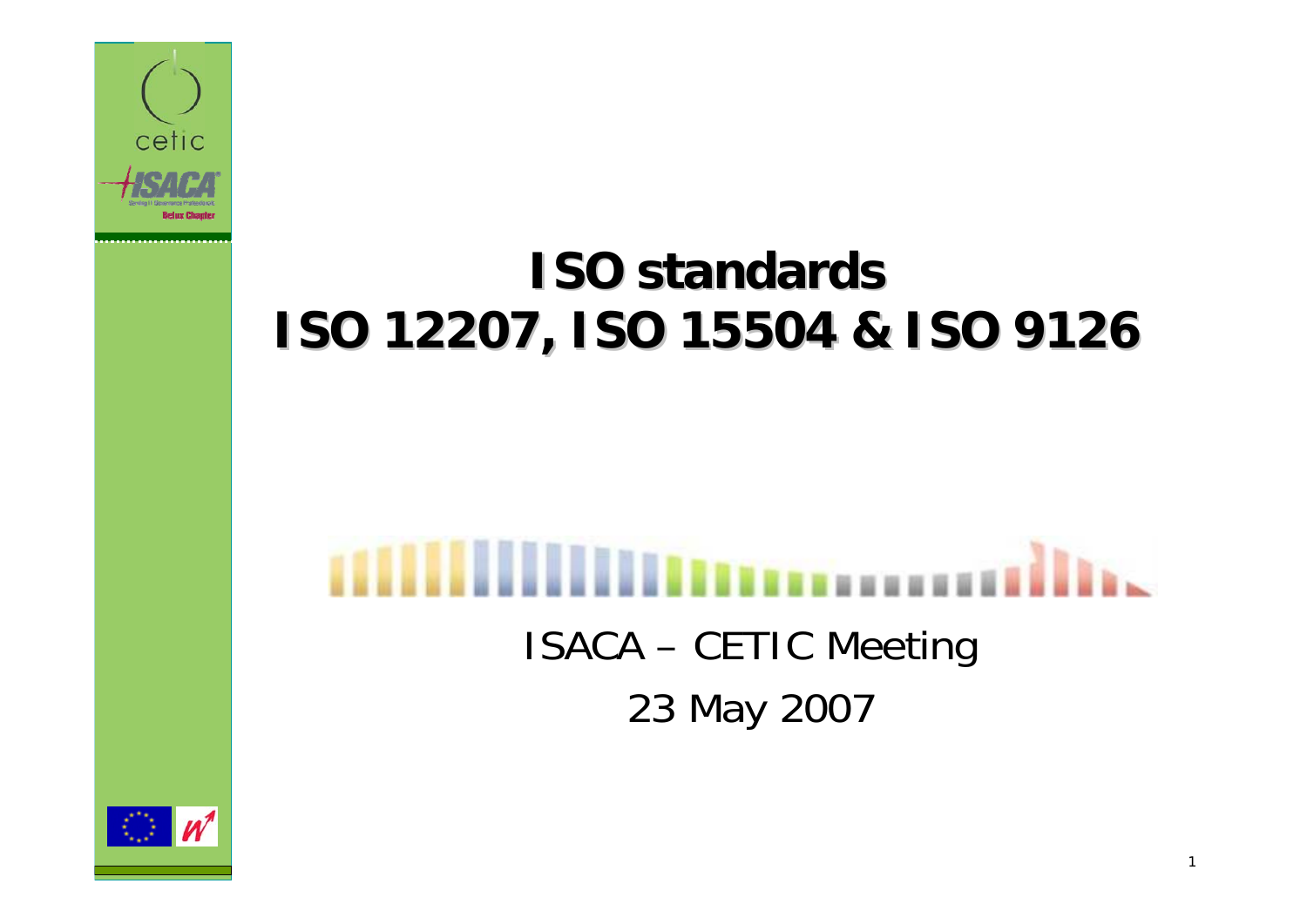

# **Introduction Introduction**

#### **Process Process standards standards**

- $\bullet$  **ISO 12207** = common framework for **the lifecycle of the software** 
	- ¾ **Architecture of the software lifecycle processes (processes, activities, tasks)**
- **ISO 15504 also known as SPICE (Software Process Improvement and Capability Determination) = "framework for the assessment of software processes"**

2

¾ **Derived from 12207 and CMMI**

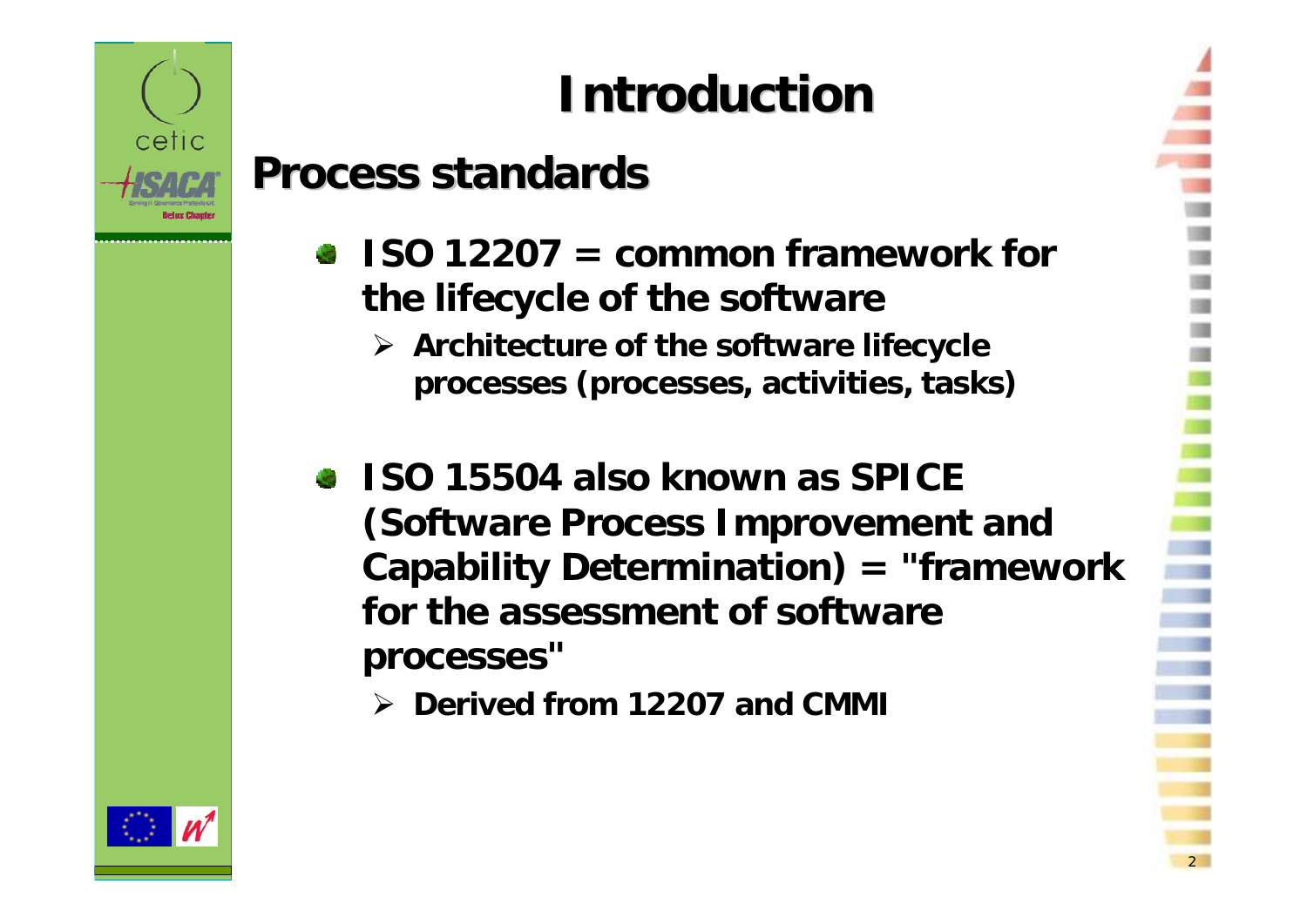

# **Introduction (2) Introduction (2)**

#### **Product Product standard standard**

- **ISO 9126 = set of characteristics to describe software product quality**
	- ¾ **Internal, external and use-related features**
	- ¾ **Each characteristic = subcharacteristics <sup>+</sup> metric to assess conformance withrequirements**

3

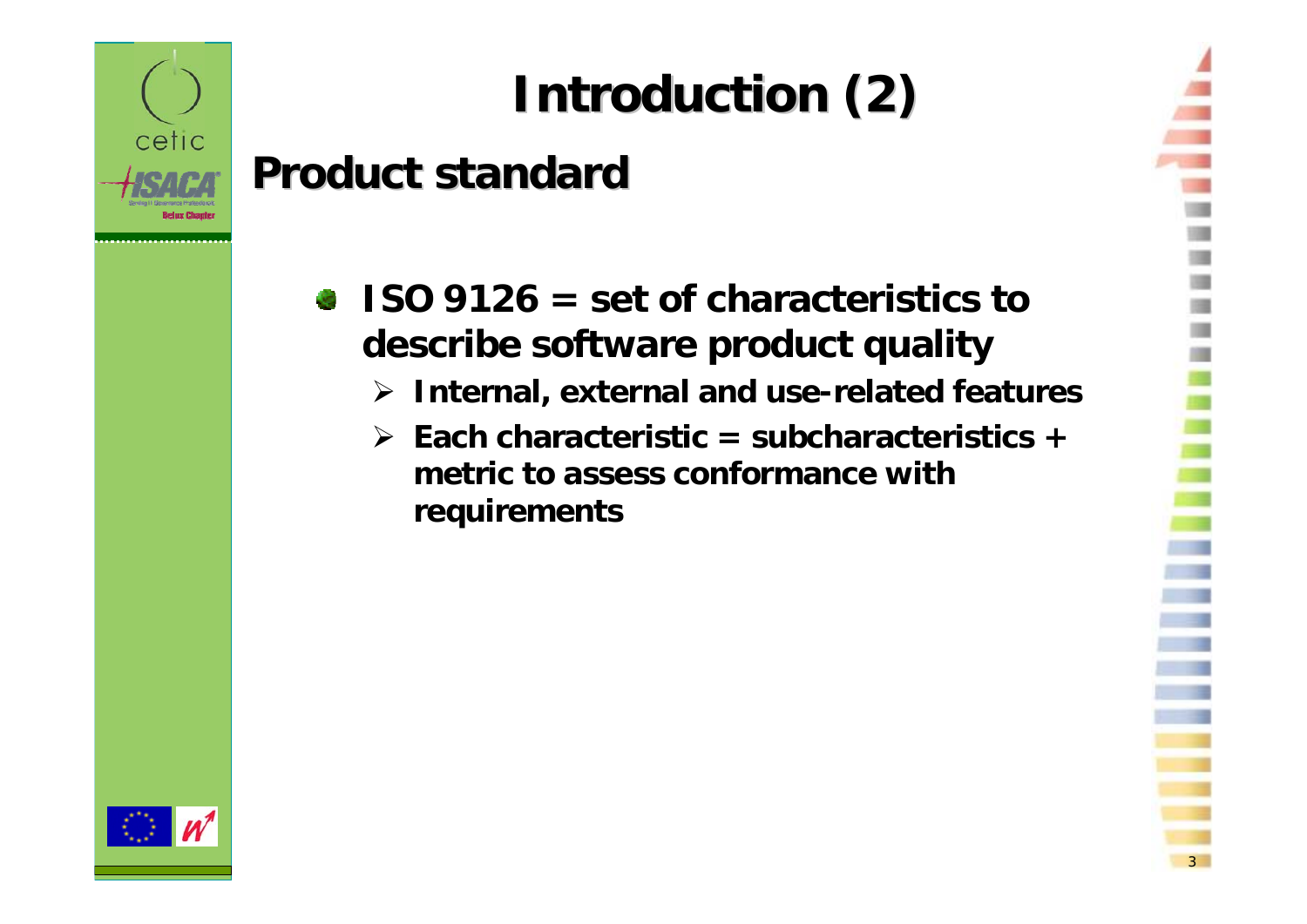

# **ISO 12207 ISO 12207 Software lifecycle processes**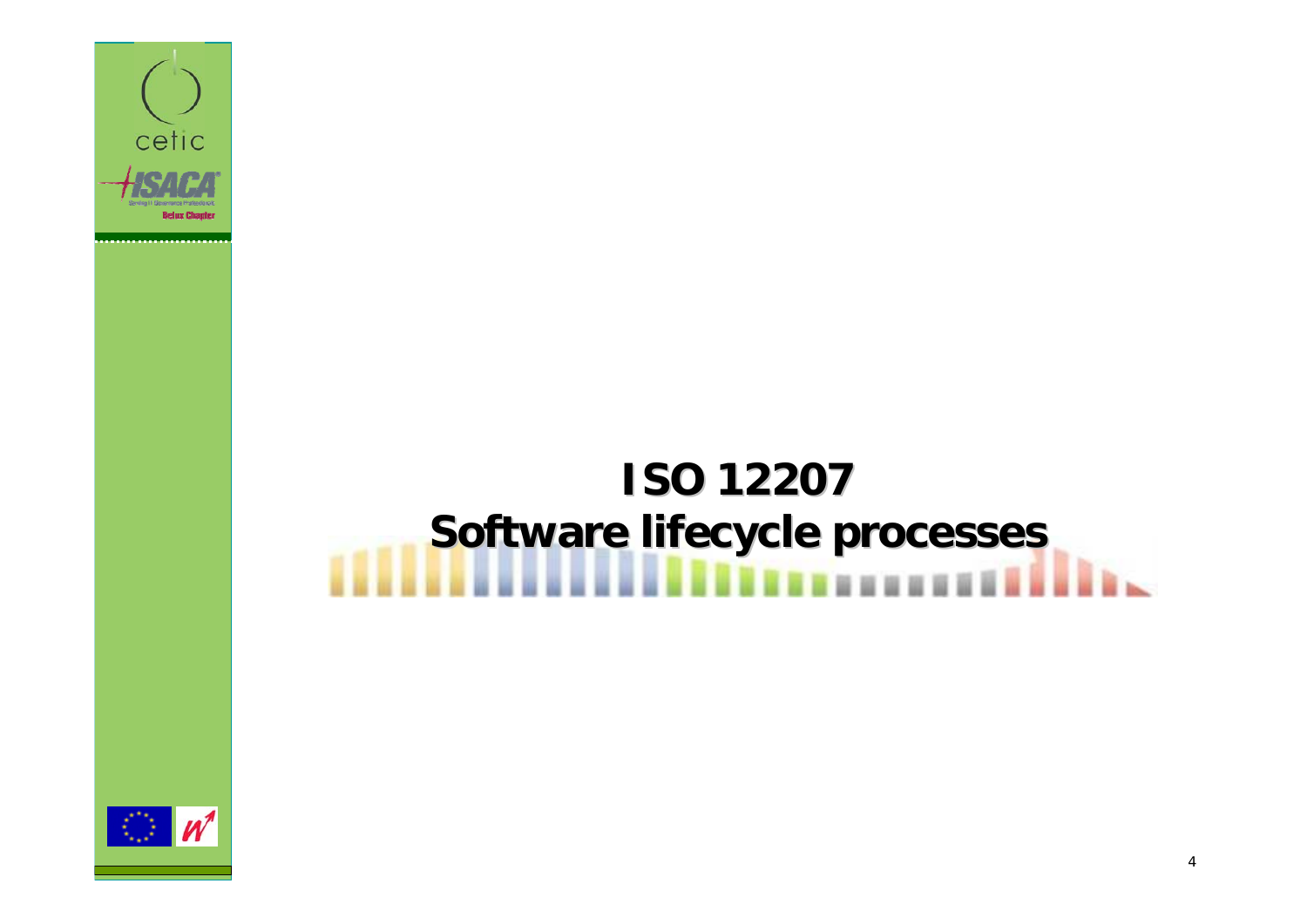

### **Agenda**

5

**1. Context and Purpose**

**2. Scope**

**3. History**

**4. Basic concepts**

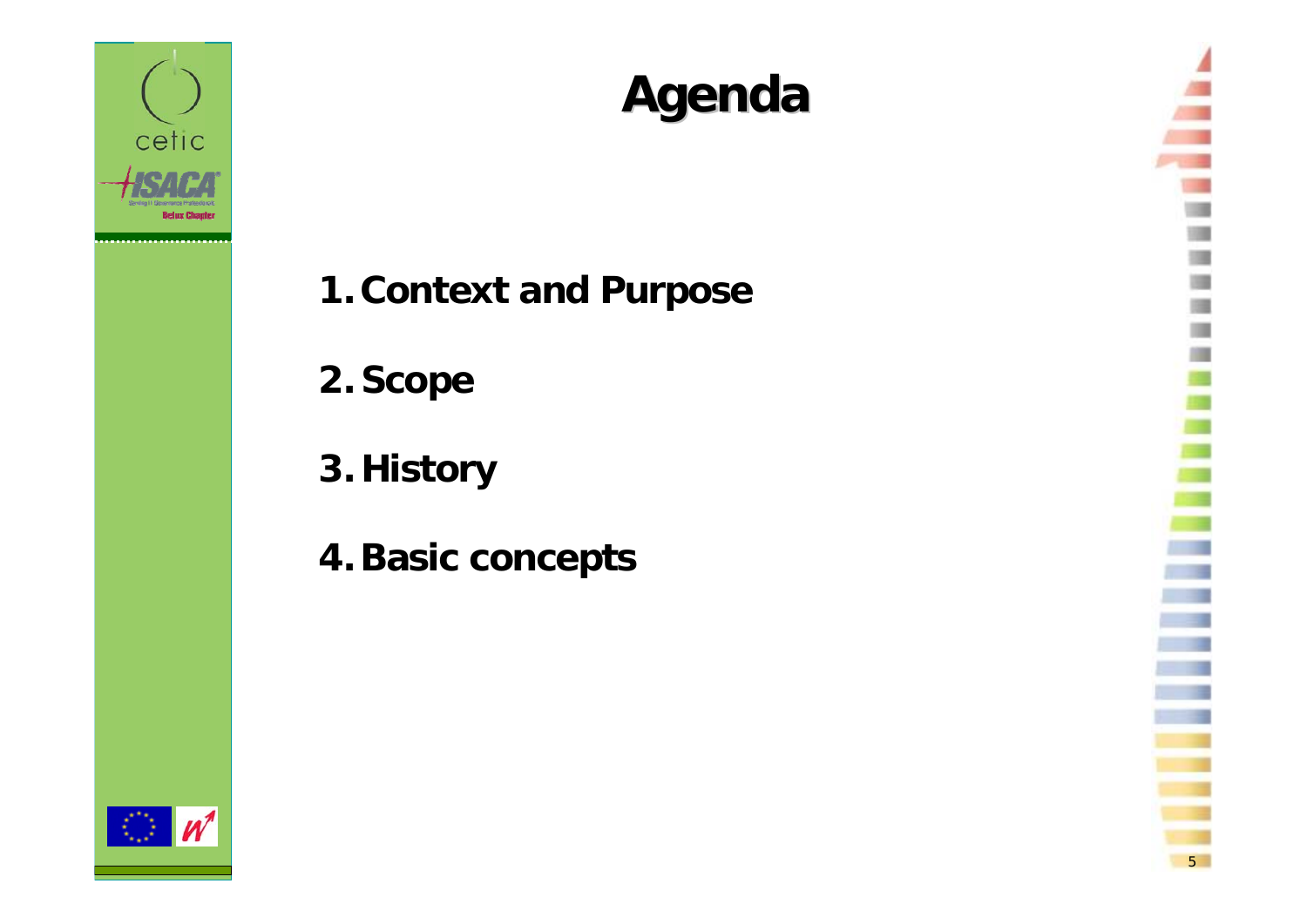

# **1. Context and Purpose**

- Domain : software engineering 43
- Focus : software lifecycle processes
- Purpose : to establish a common framework for the life cycle of software

 $\rightarrow$  to foster mutual understanding among business parties

 $\rightarrow$  to acquire, supply, develop, operate and maintain software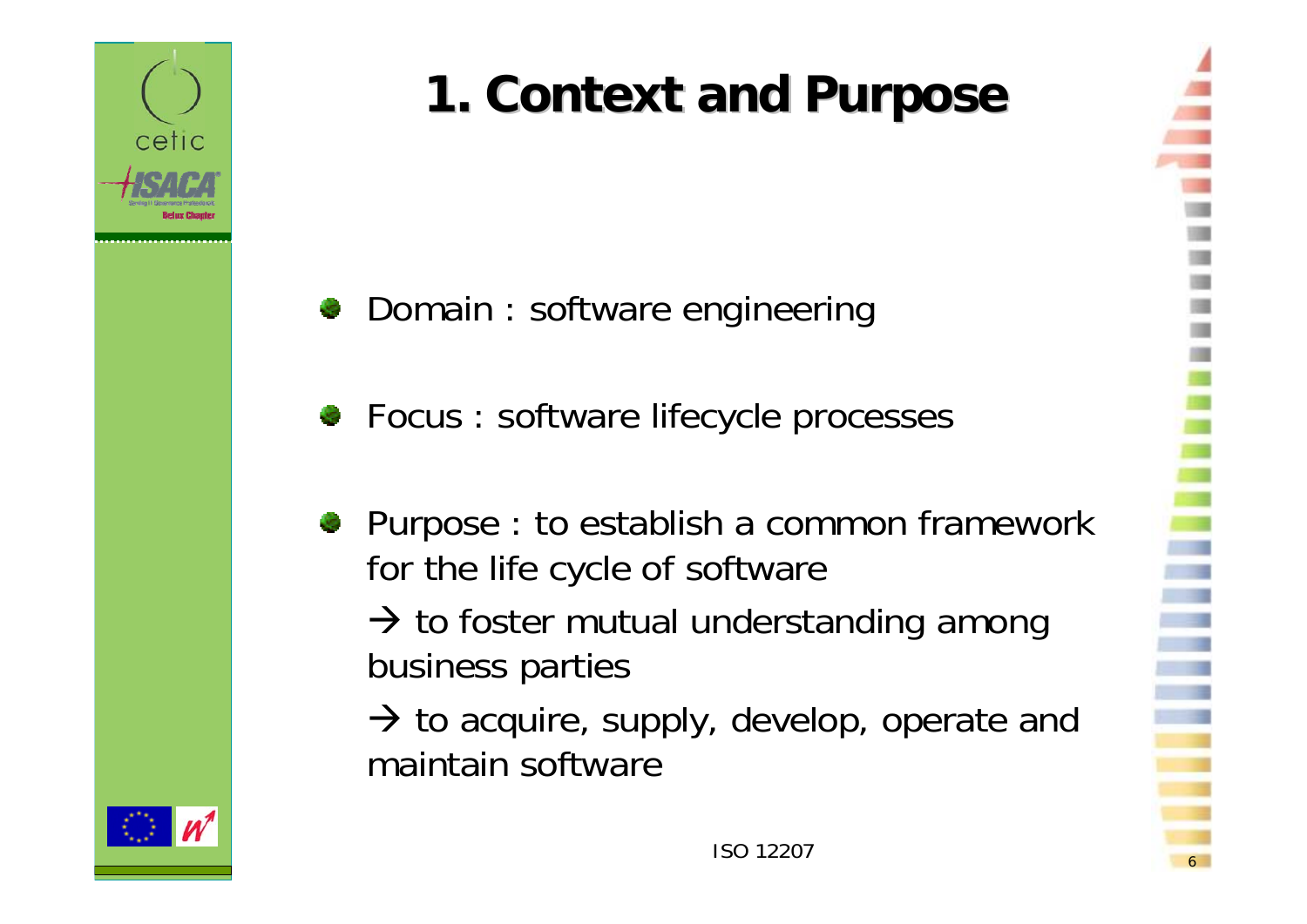

### **2. Scope 2. Scope**

- Stakeholders: acquirers, suppliers, users etc 物
- Application: corporate processes related to 45 project products and project services
- ISO 12207 covers process definitions and descriptions

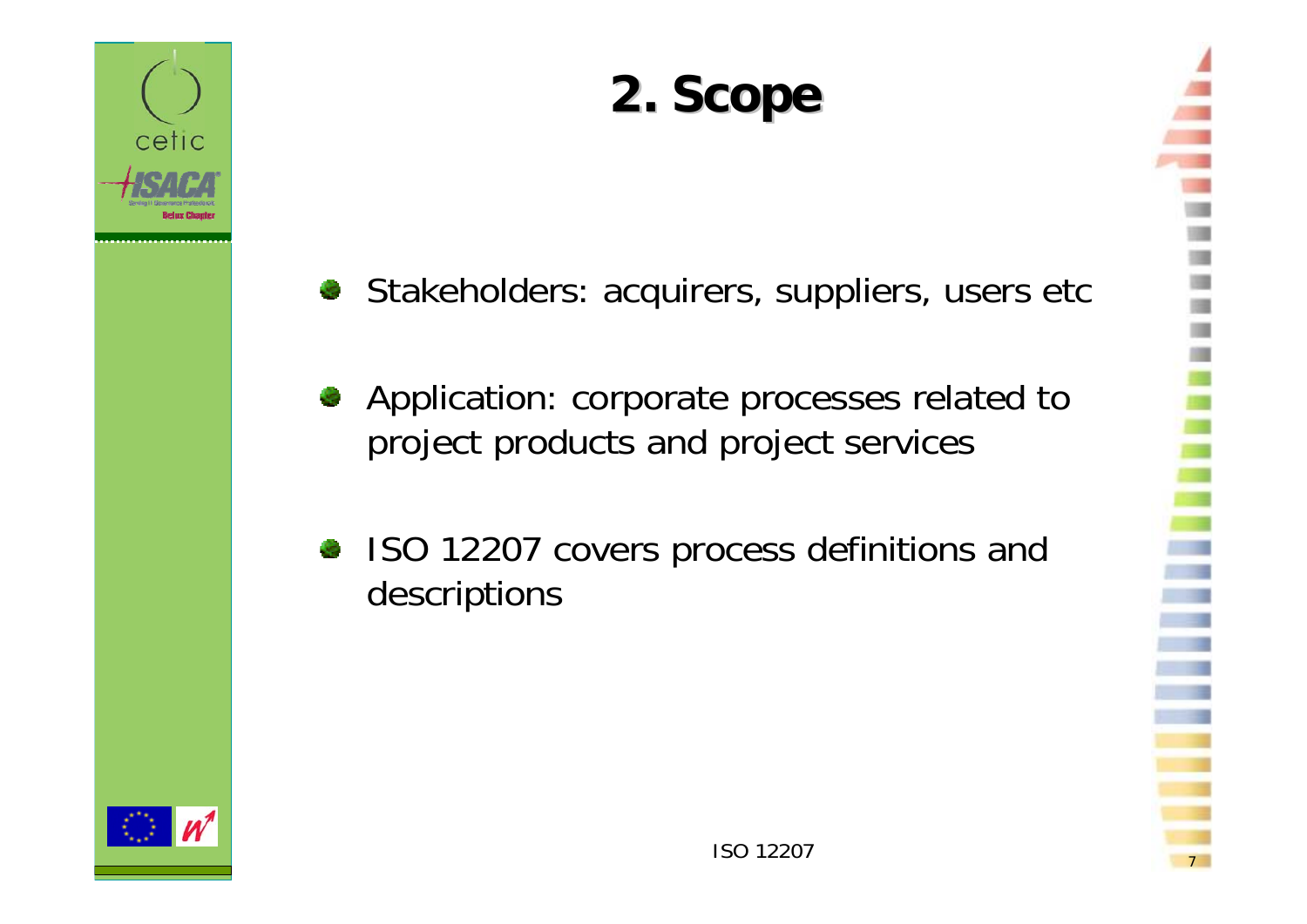

### **3. History**

#### **JOINT TECHNICAL COMMITTEE 1 INFORMATION TECHNOLOGY**

JTC1





**ESTABLISHED: 1987** 

#### OBJECT: TO CARRY ON STANDARDIZATION WORK IN INFORMATION TECHNOLOGY

- SC1 Vocabulary
- SC2 Character sets & information coding
- SC6 Telecommunications & information exchange between systems
- SC7 Software engineering
- SC11 Flexible magnetic media for digital data interchange
- SC14 Representation of data elements
- SC15 Labeling and file structure
- SC17 Identification cards & related devices
- SC18 Document processing and related communication
- SC21 Information retrieval, transfer & management for OSI
- SC22 Programming languages, their environments & systems software interfaces
- SC23 Optical disk cartridges for information interchange
- SC24 Computer graphics and image processing
- SC25 Interconnection of information technology equipment
- SC26 Microprocessor systems
- SC27 IT security techniques
- SC28 Office equipment
- SC29 Coded representation of picture, audio and multimedia/hypermedia information





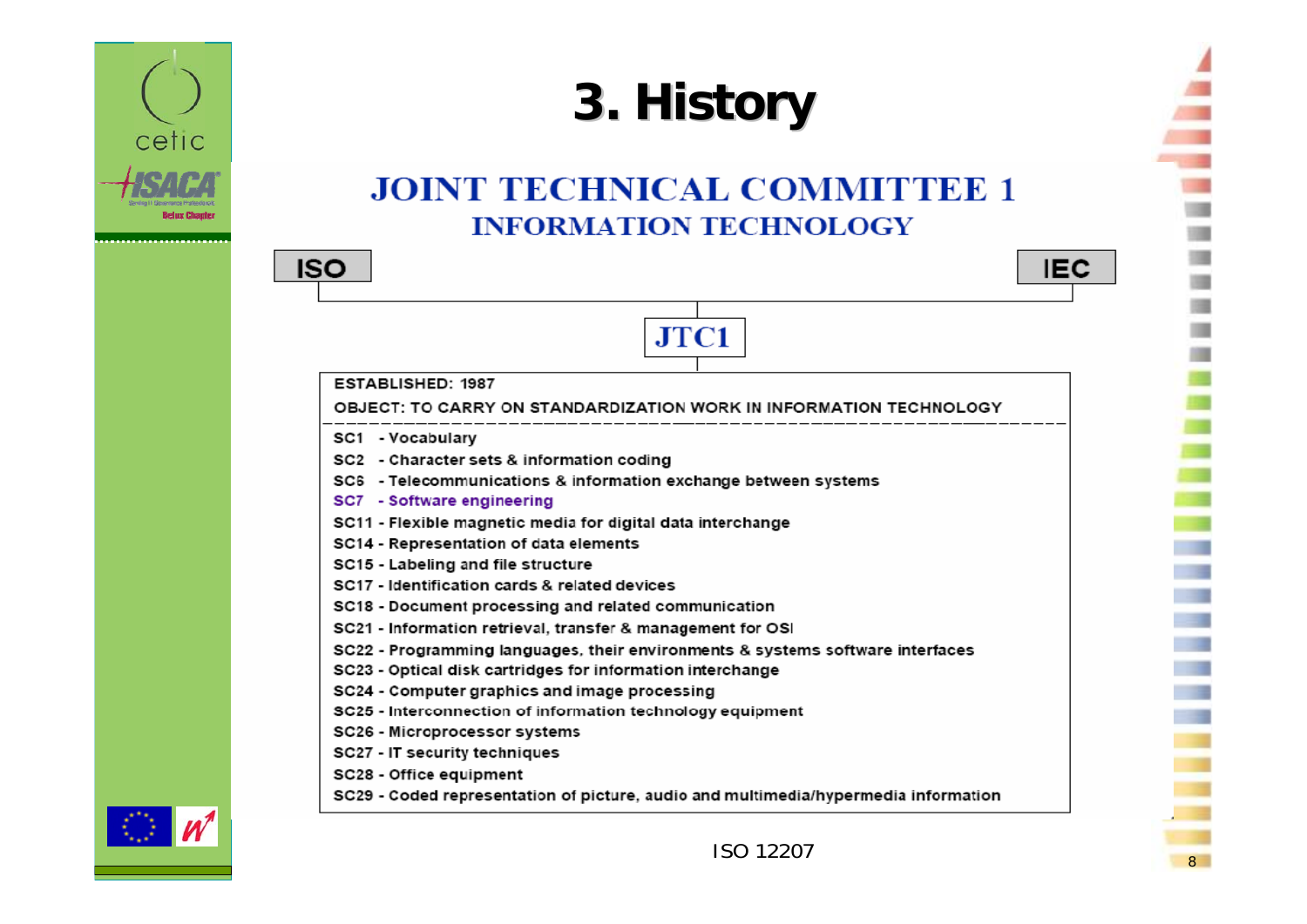# **3. History (2)**

#### ISO/IEC 12207 **Sponsor** :

- • Joint Technical Committe 1 (JTC1) (Information Technology) of International Organization for Standardization (ISO) and International Electrotechnical Commission 7 (IEC).
- •Developer: Subcommittee 7 (SC7) (Software Engineering)
- Proposed in June 1988
- Published 1 August 1995
- Participants: Australia, Canada, Denmark, Finland, France, Germany, Ireland, Italy, Japan, Korea, Netherlands, Spain, Sweden, UK, USA



cetic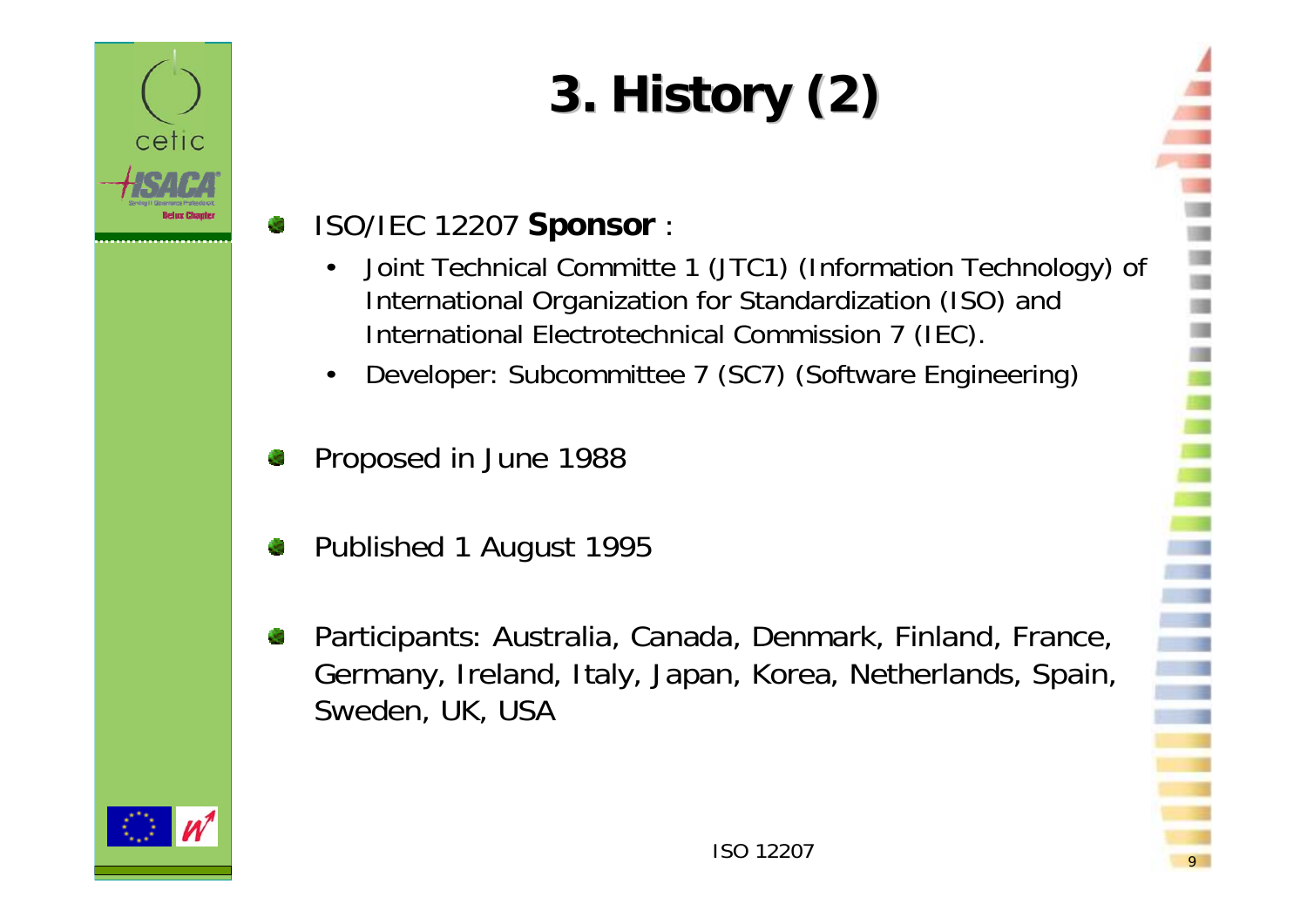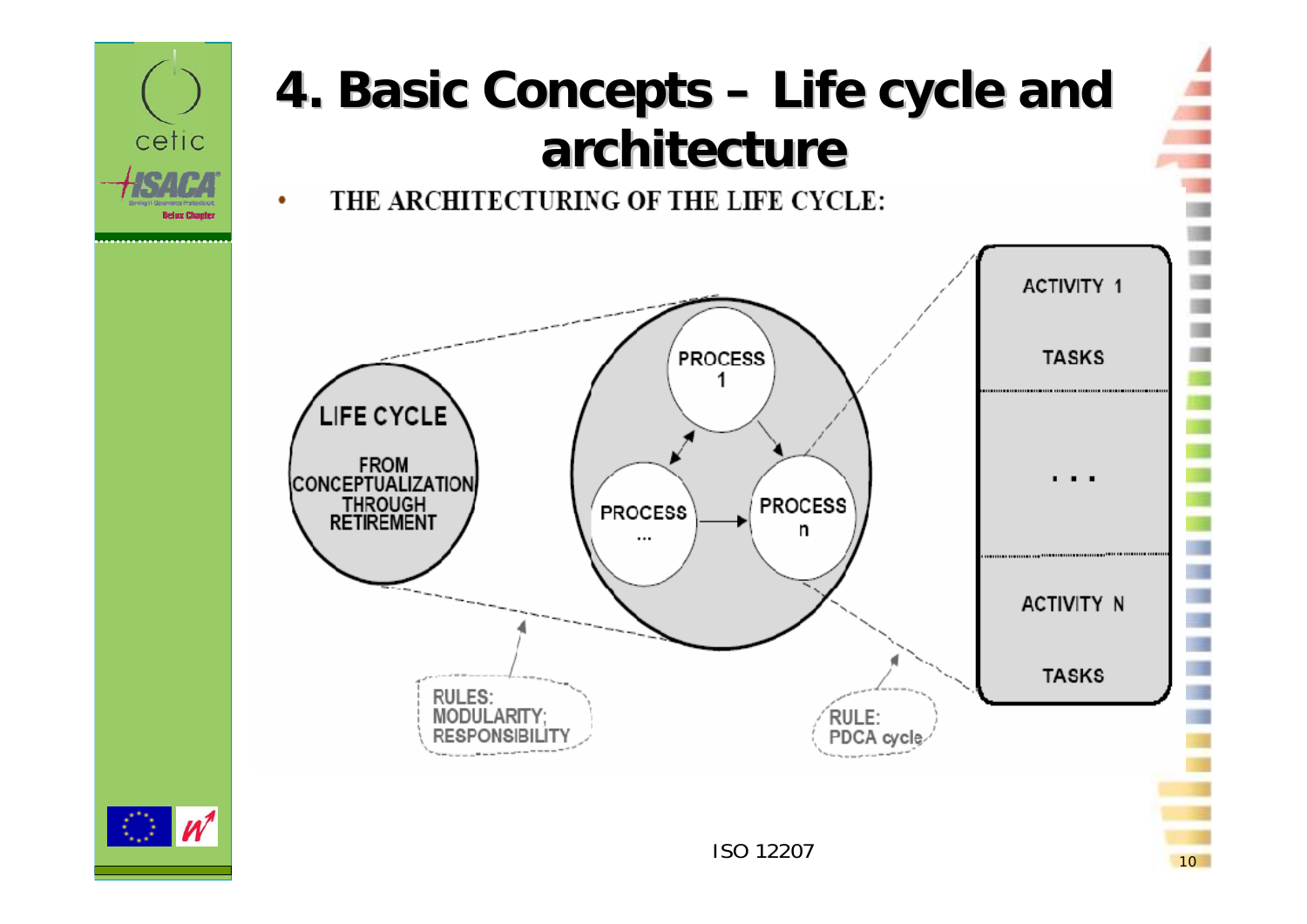

### **4. Basic Concepts 4. Basic Concepts – Rules for partitioning partitioning the life cycle**

#### **Modularity**

- Cohesion (Functional): Tasks in a process must be functionally related
- Coupling (Internal): Links between processes must be minimal

#### Association

- If a function is used by more than one process, then the function becomes a process in itself
- If Process X is invoked by Process A and Process A only, then Process X belongs to Process A

#### Responsibility

- Each process is under a responsibility
- ISO 12207 $11$ A function with parts under different responsibilities shall not be a process

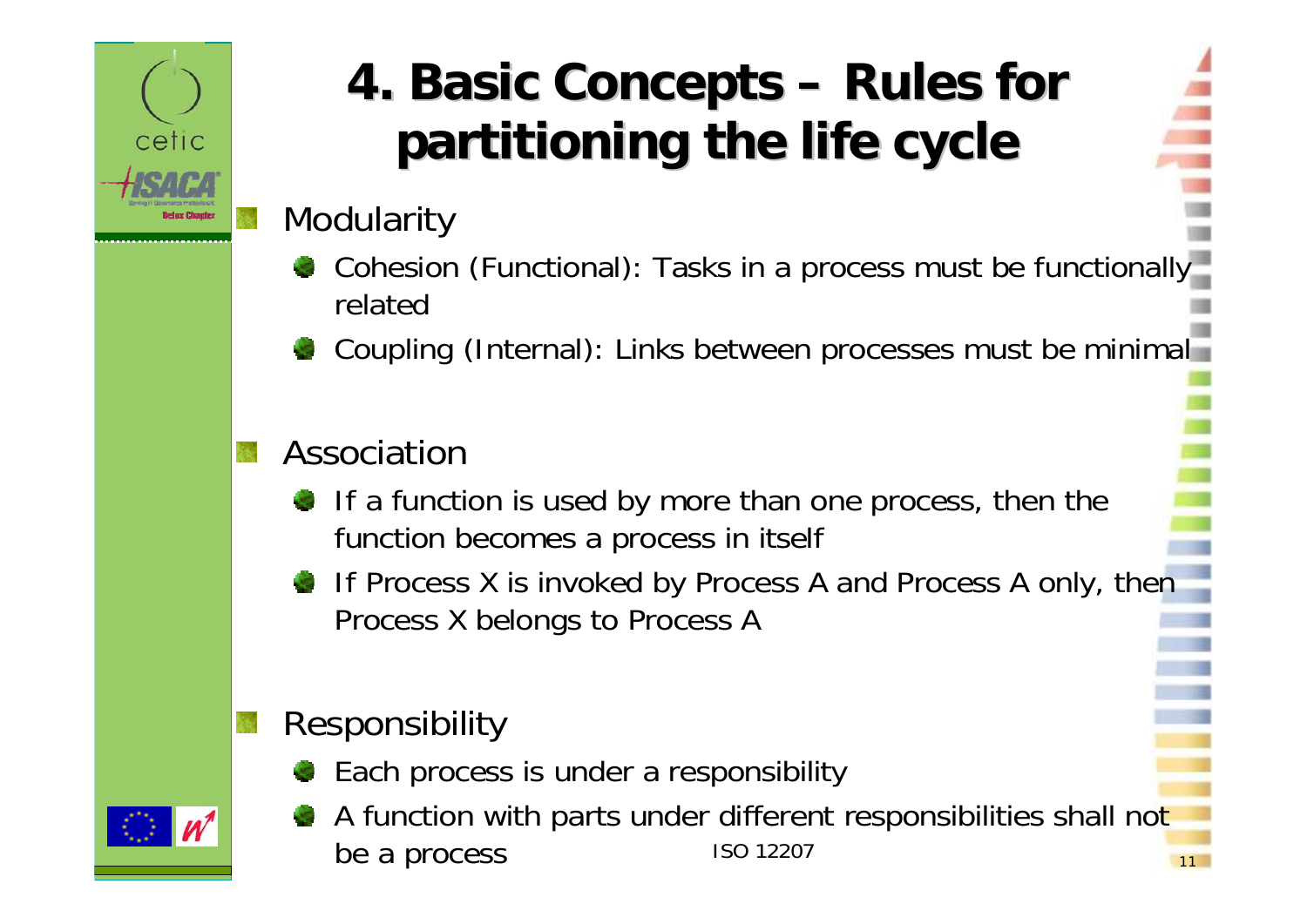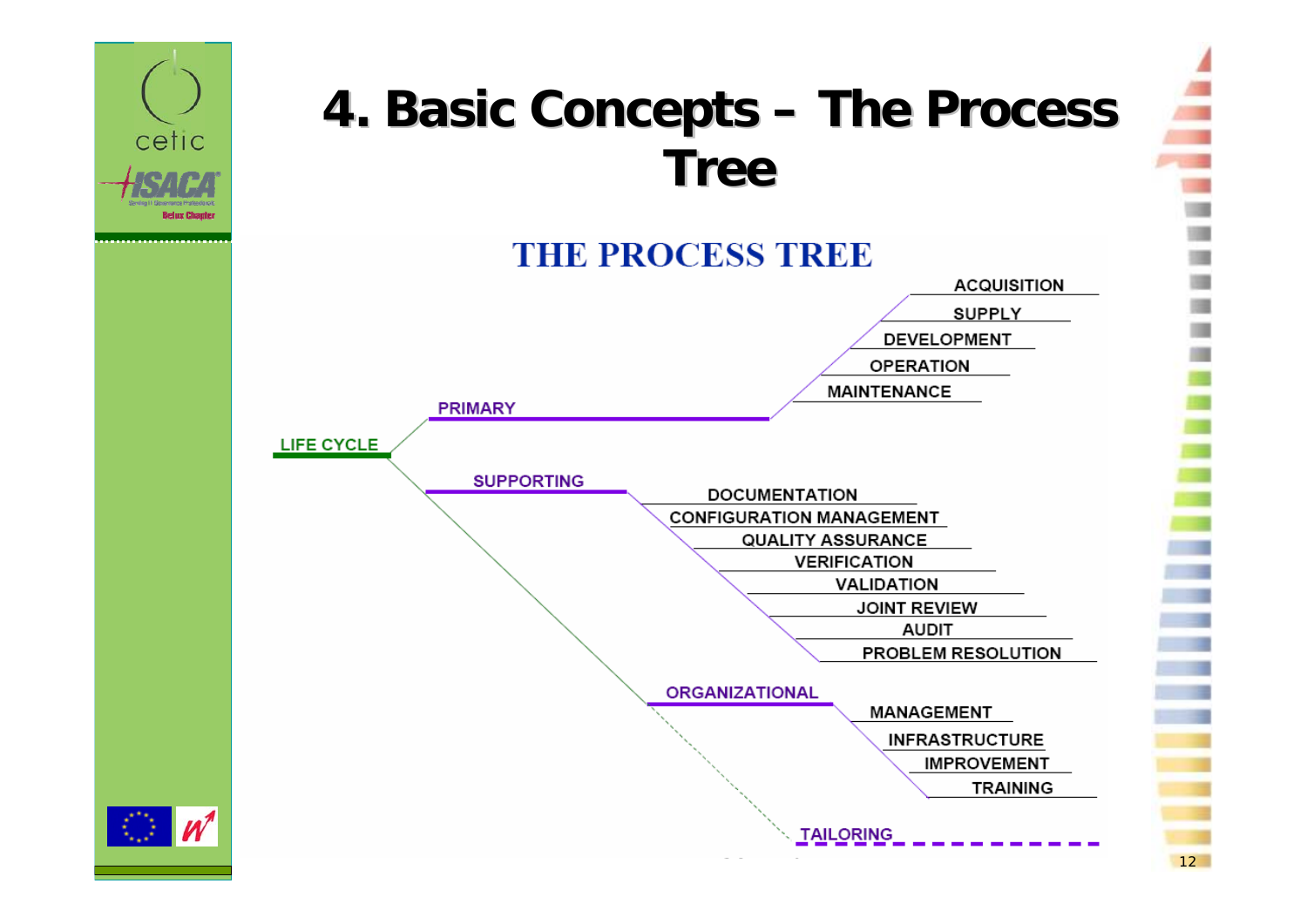

С.

### **4. Basic Concepts 4. Basic Concepts – Rules for partitioning partitioning a process process**

A process is partitioned into PDCA activities based on the PDCAcycle principles



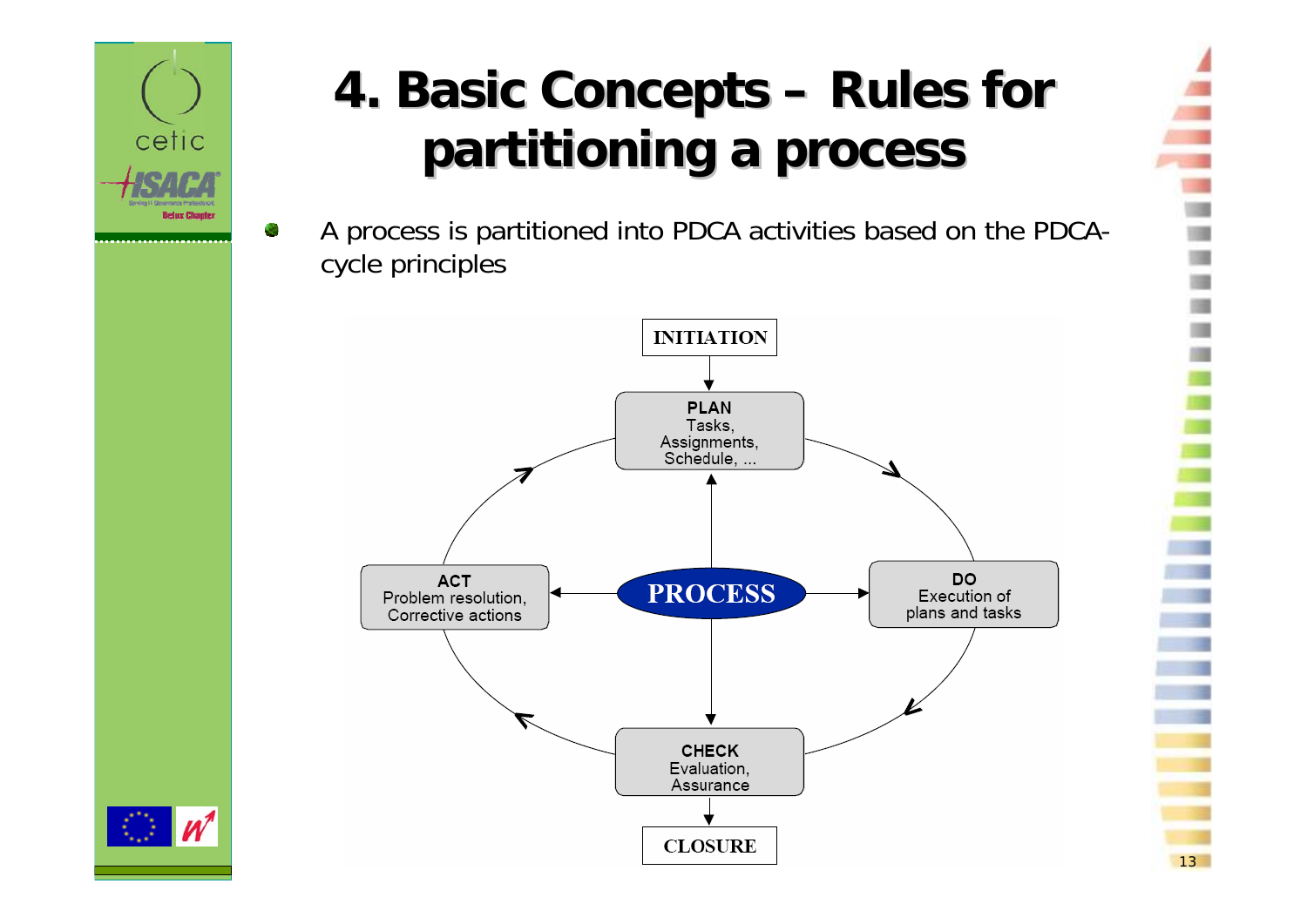

### **4. Basic Concepts 4. Basic Concepts – Activity Activity and Tasks**

- An activity is divided into tasks, which are grouped into **A** similar actions
- Based on TQM Principles 闣
	- Each party/participant has appropriate responsibility

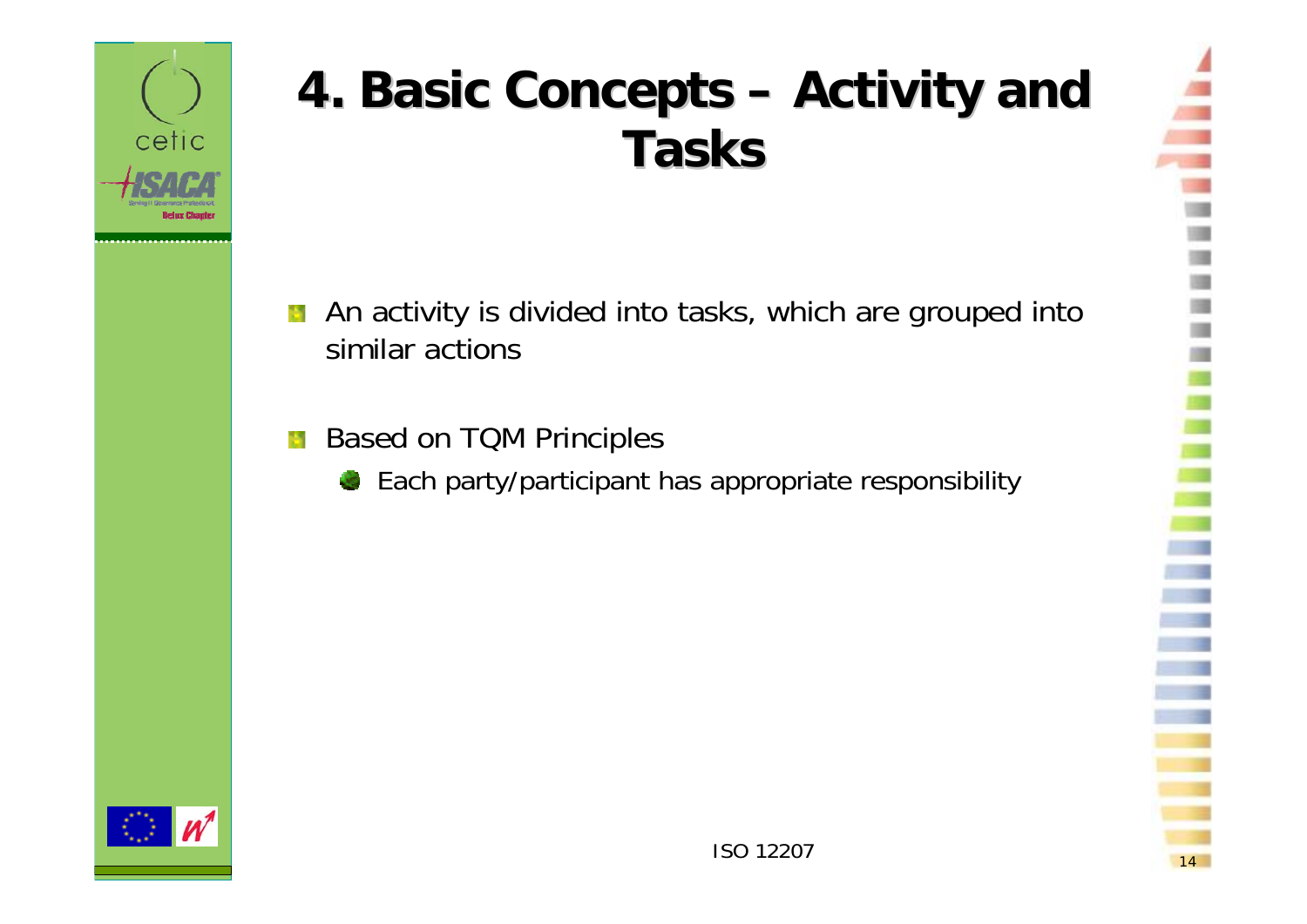

### **4. Basic Concepts 4. Basic Concepts – What 12207 is not**

- Not certifying
- Not prescriptive, no how-tos
- Not a standard for methods, techniques & models
	- does not prescribe management and engineering methods
	- does not prescribe computer languages
	- Etc43
- Not a standard for metrics
	- **nany tasks need metrics and indicators**
	- but prescribes no specific metrics/indicators
	- **Parameter ISO/IEC 9126 for guidance**

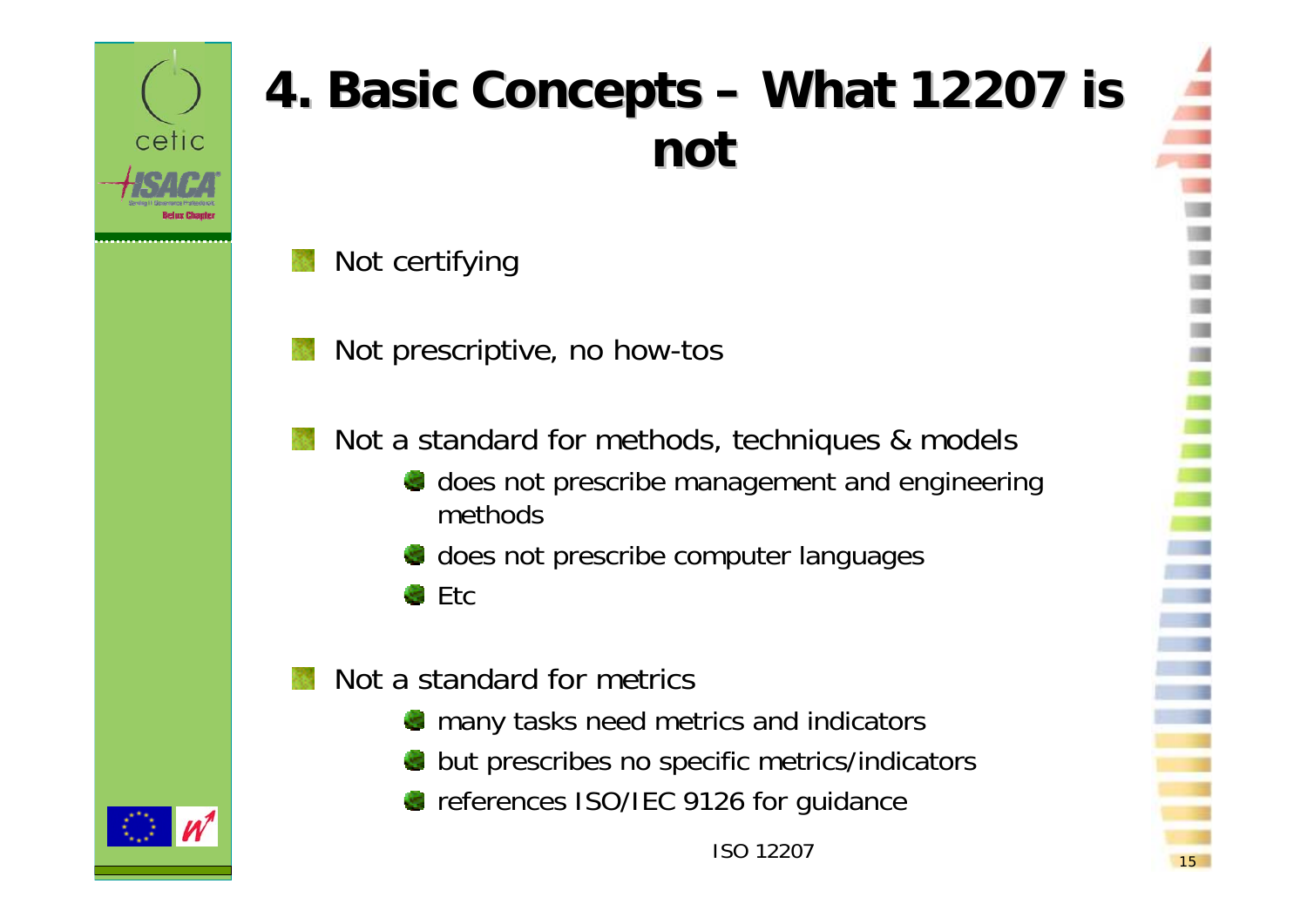

# **ISO 15504 (SPICE) ISO 15504 (SPICE) Software Quality**

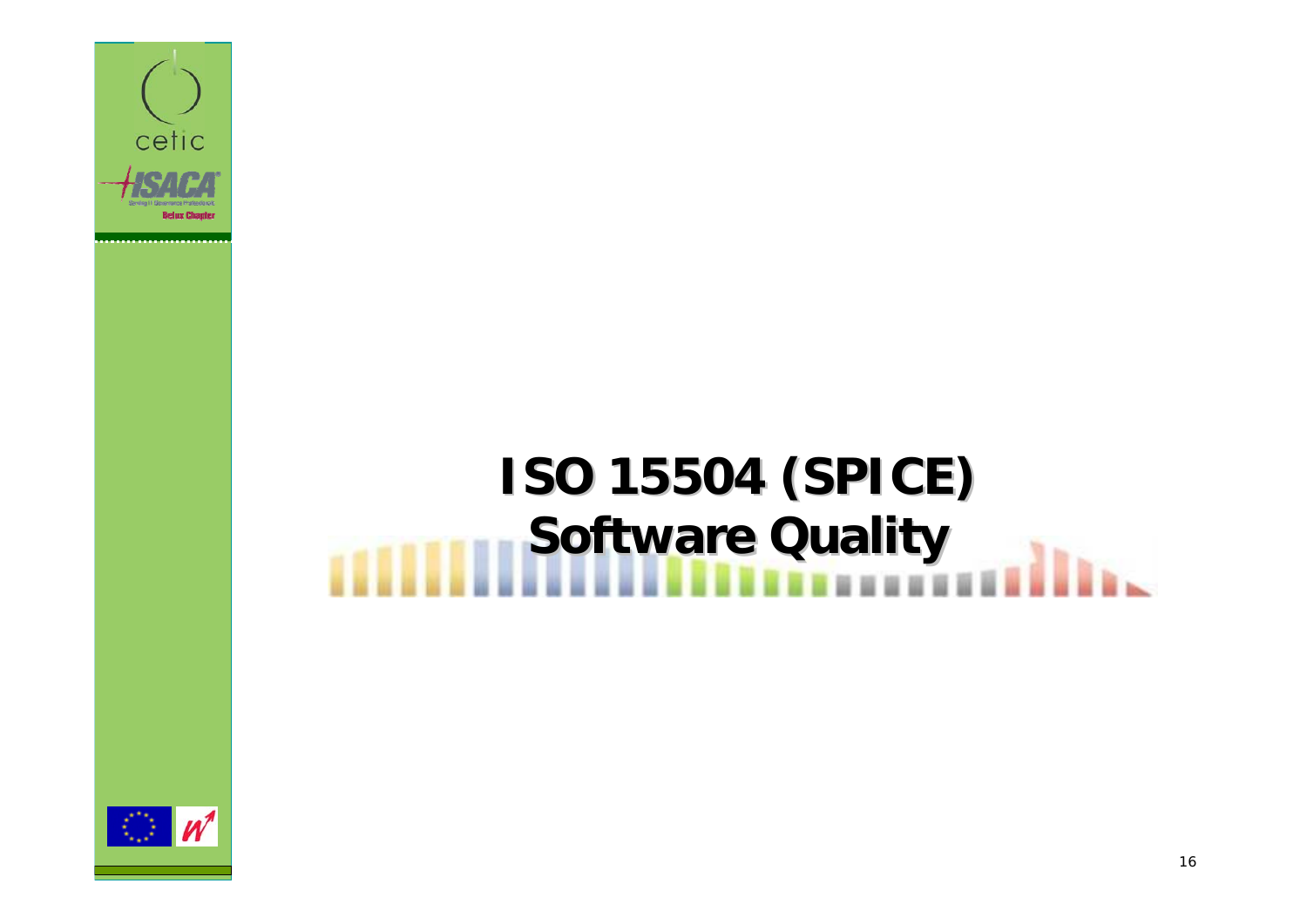

### **Agenda**

- **1. Context and Purpose**
- **2. History**
- **3. Basic concepts**
- **4. CETIC products derived from ISO 15504**

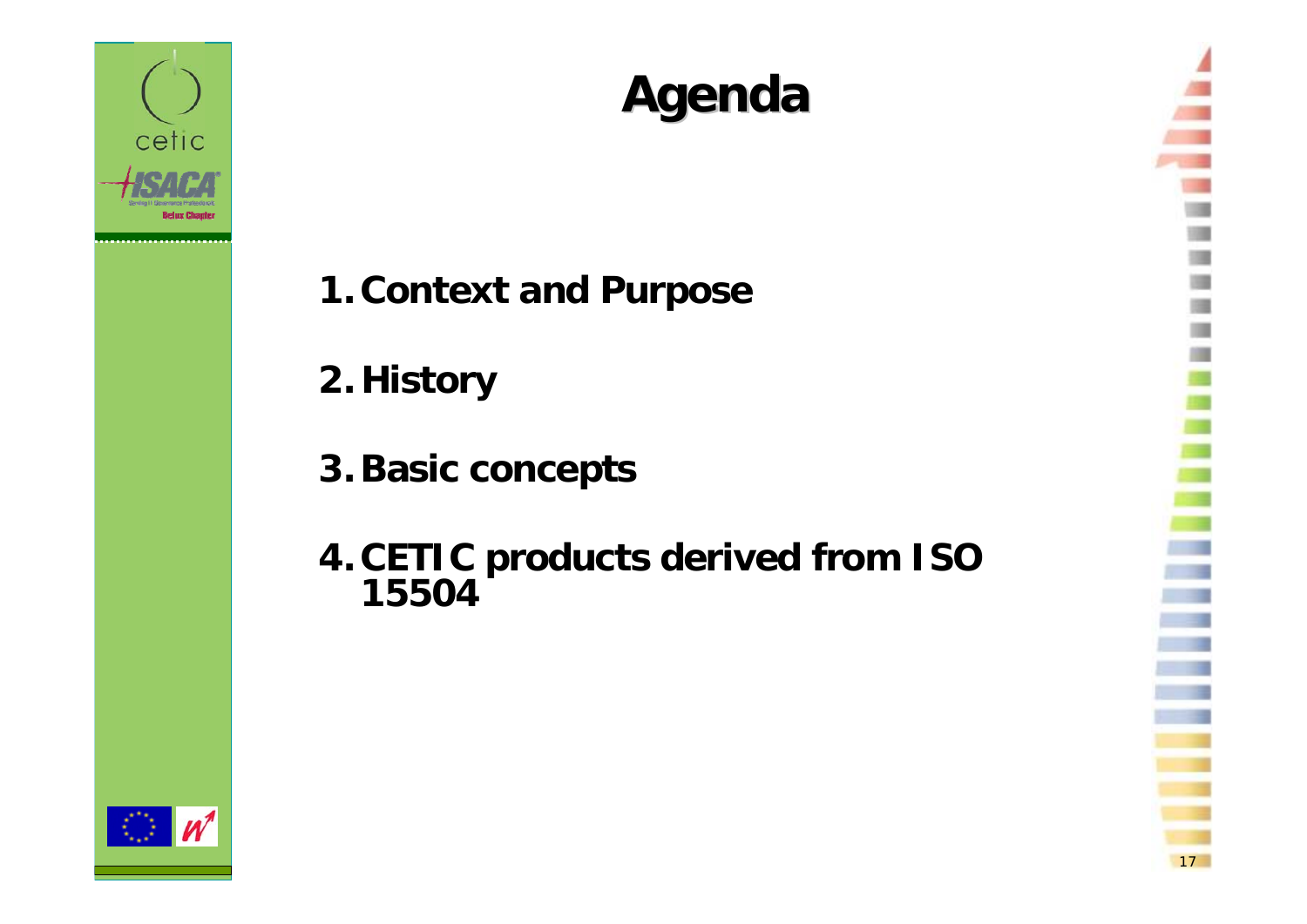

# **1. Context and Purpose**

- **Normalized structure devoted to managing** requirements related to a software development process
- Model for process management  $+$  set of requirements/guidelines to assess/improve those processes

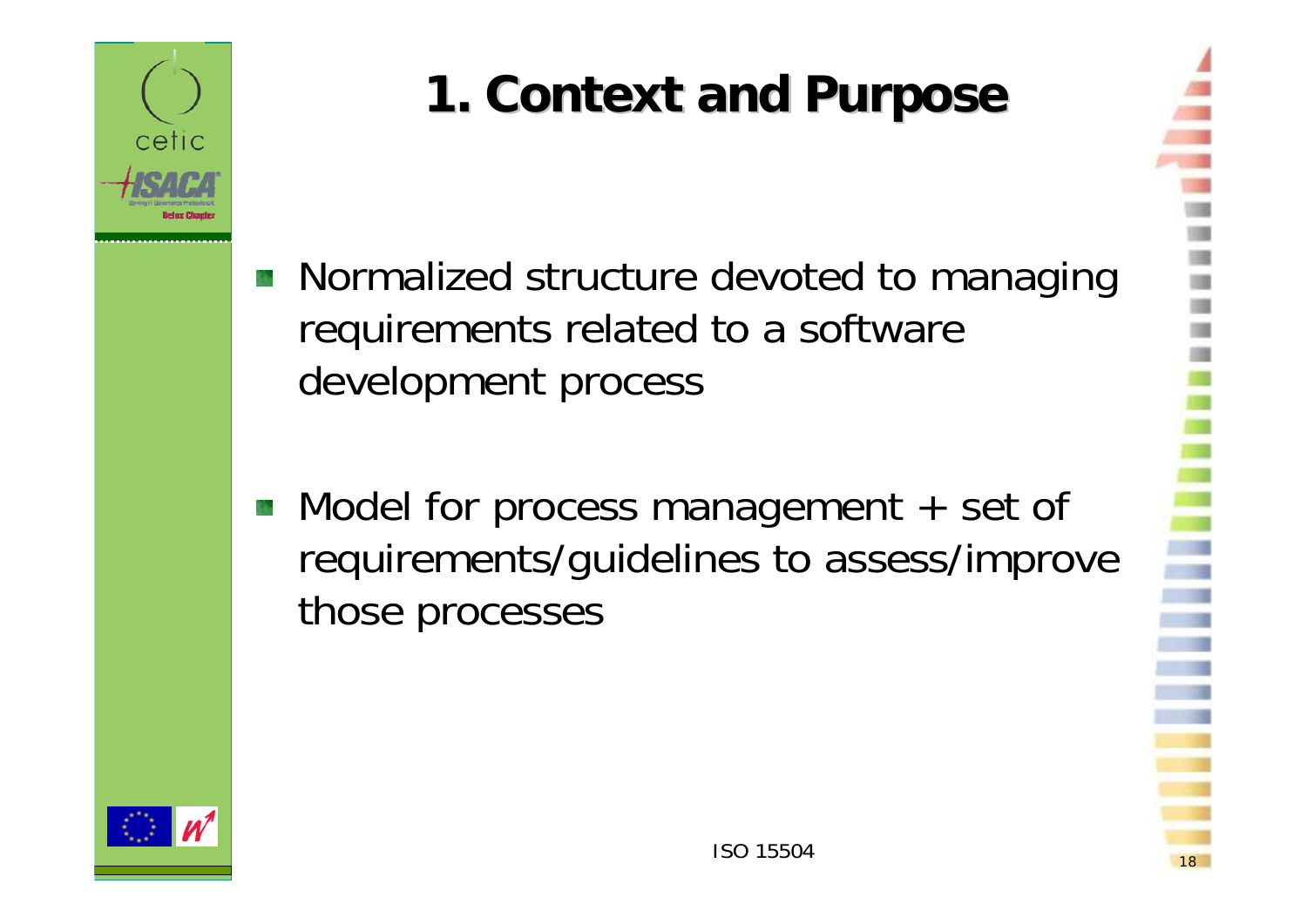

# **2. History**

- Early 1990's: process improvement and capability determination methods developed in several countries
	- $\rightarrow$  International consensus on the urgent need for a public domain standar for software process assessment
- **June 1991 in London, Joint Technical** Committee 1/Sub-Committee 7 of the ISO/IEC: resolution to develop an international standard on software process assessment

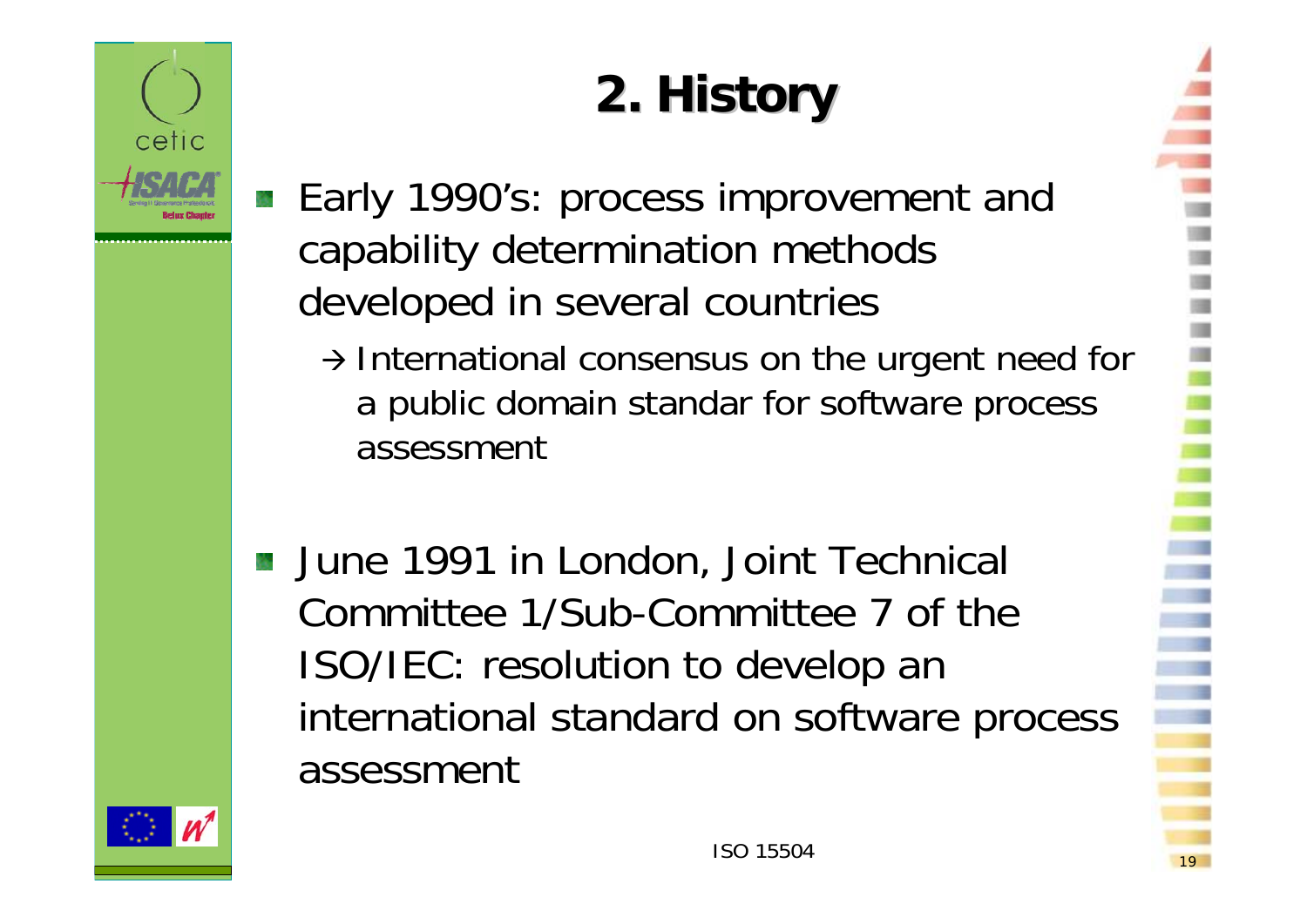

## **3. Basic concepts 3. Basic concepts - Process Process**

5 process categories is.

#### Customer-Provider

- Acquisition process (process for selectiong provider)
- Process for support to customer

#### **Engineering**

• Process for analyzing requirements and designing the system

#### Support

• Documentation process

#### Management €

• Risk management process

#### Organization

• Process for managing human resources



20

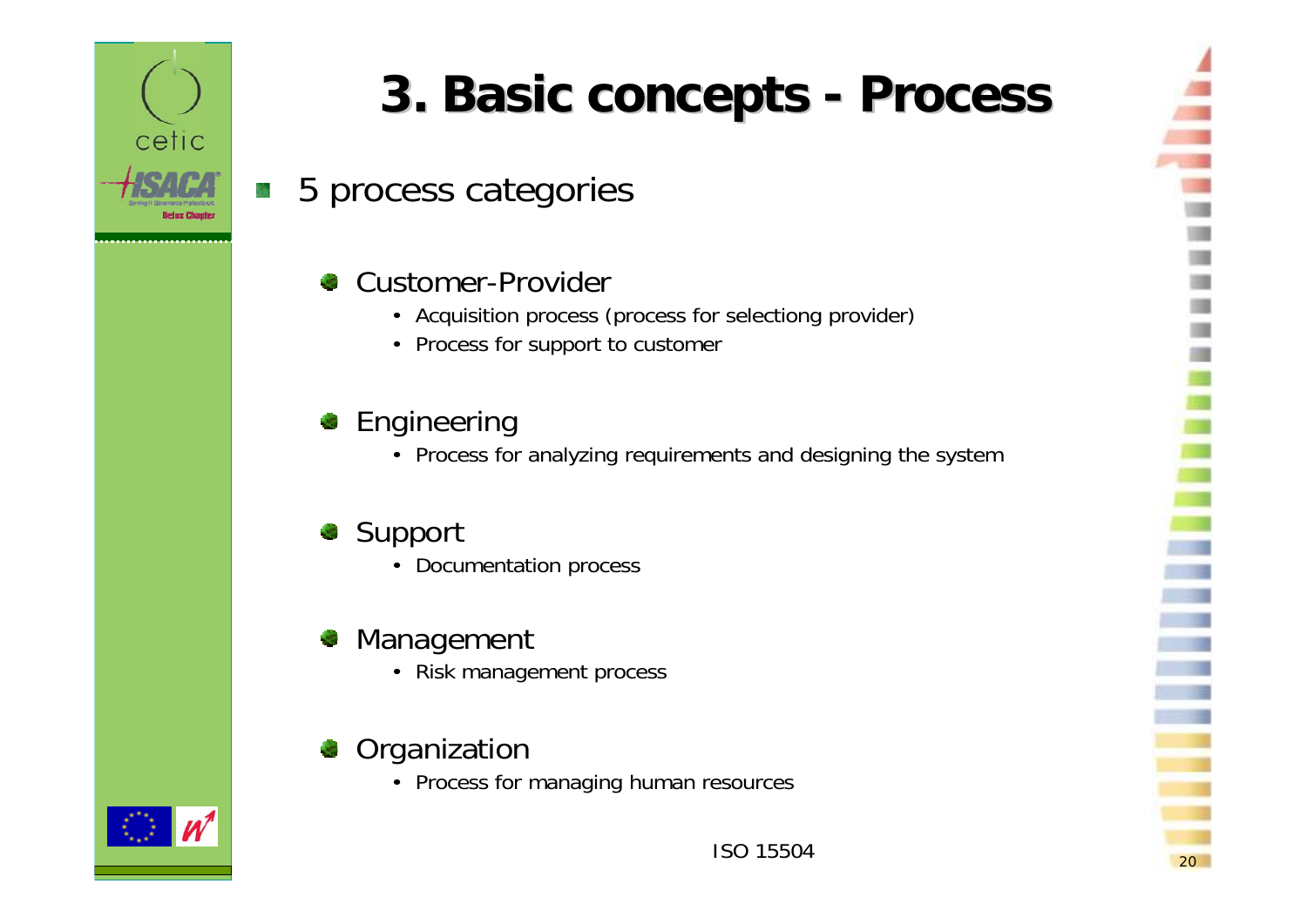

# **3. Basic concepts 3. Basic concepts - Process Process**

■ 6 maturity levels for assessing the processes

- $\bullet 5 :$  optimizing
- 4 : quantitatively managed
- 3 : defined
- 2 : managed
- $\bullet$  1 : initial
- $\bullet$  0 : incomplete
- To assess a process, we define it as follows: 馐
	- Purpose/goal
	- Results/attributes that should be met to reach a successful implementation of the process

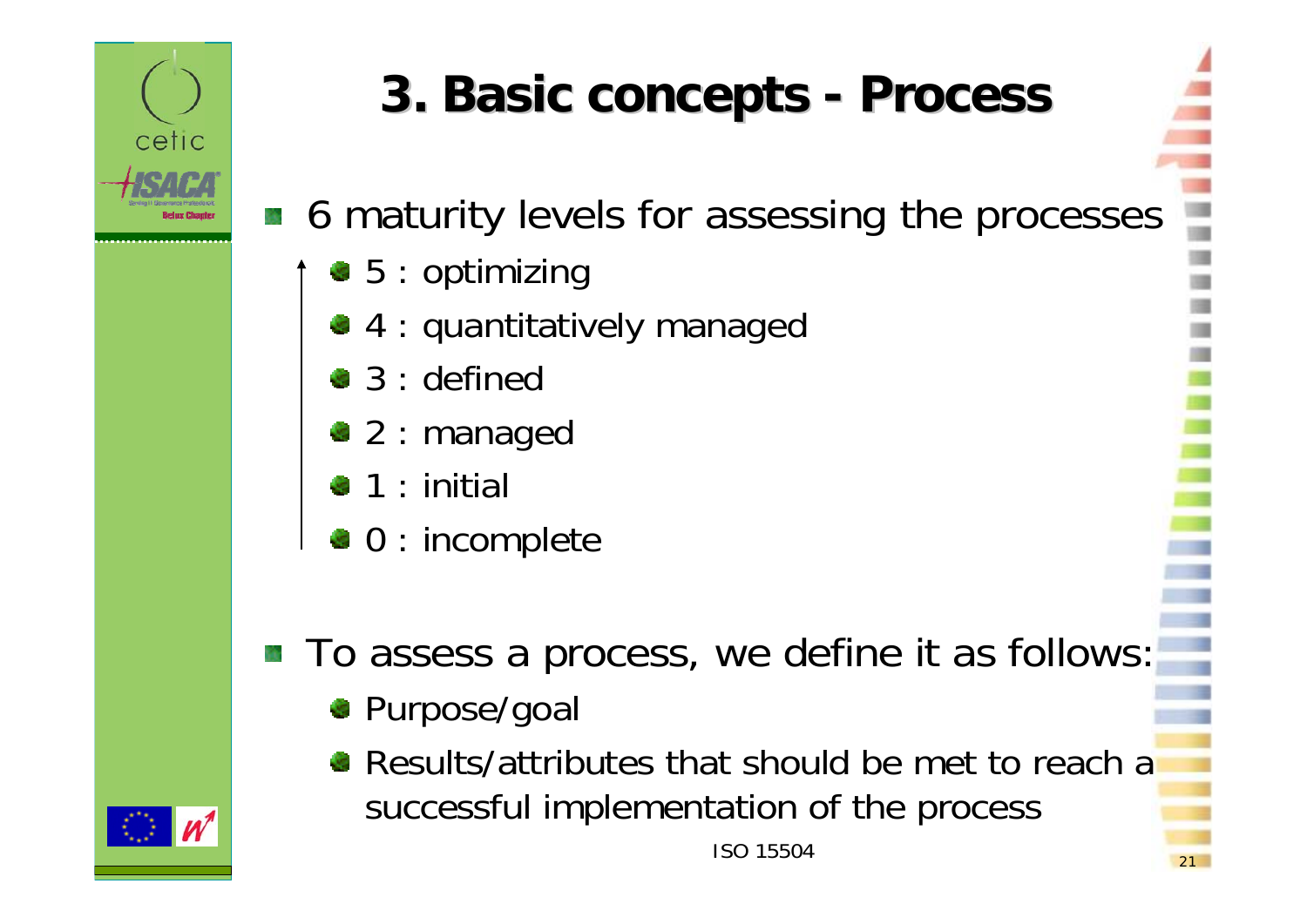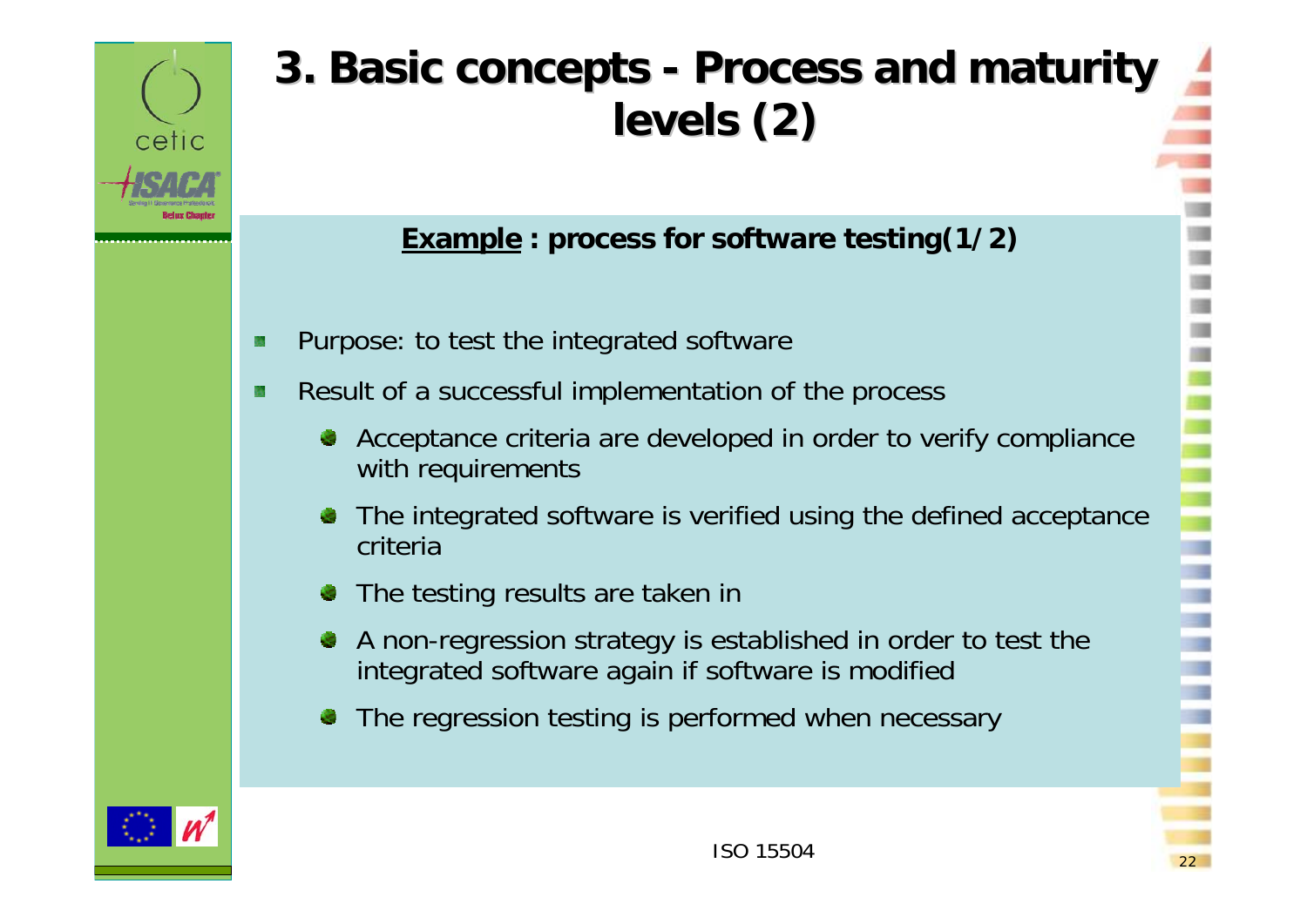

### **3. Basic concepts 3. Basic concepts - Assessing Assessing each process process**

- For each attribute:
	- $\bullet$  N = not implemented  $\Leftrightarrow$  0 %  $\rightarrow$  15 %
	- $\bullet$  P = partly implemented  $\Leftrightarrow$  16 %  $\rightarrow$  50 %
	- L = largely implemented  $^{\Leftrightarrow 51\,\% \,\to\, 85\,\%}$
	- $\bullet$  F = fully implemented  $\Leftrightarrow$  86 %  $\rightarrow$  100 %

#### **A** level is achieved if

- The attribute(s) of this level  $= L$  or **F**
- $\bullet$  Attributes of lower levels  $=$  F

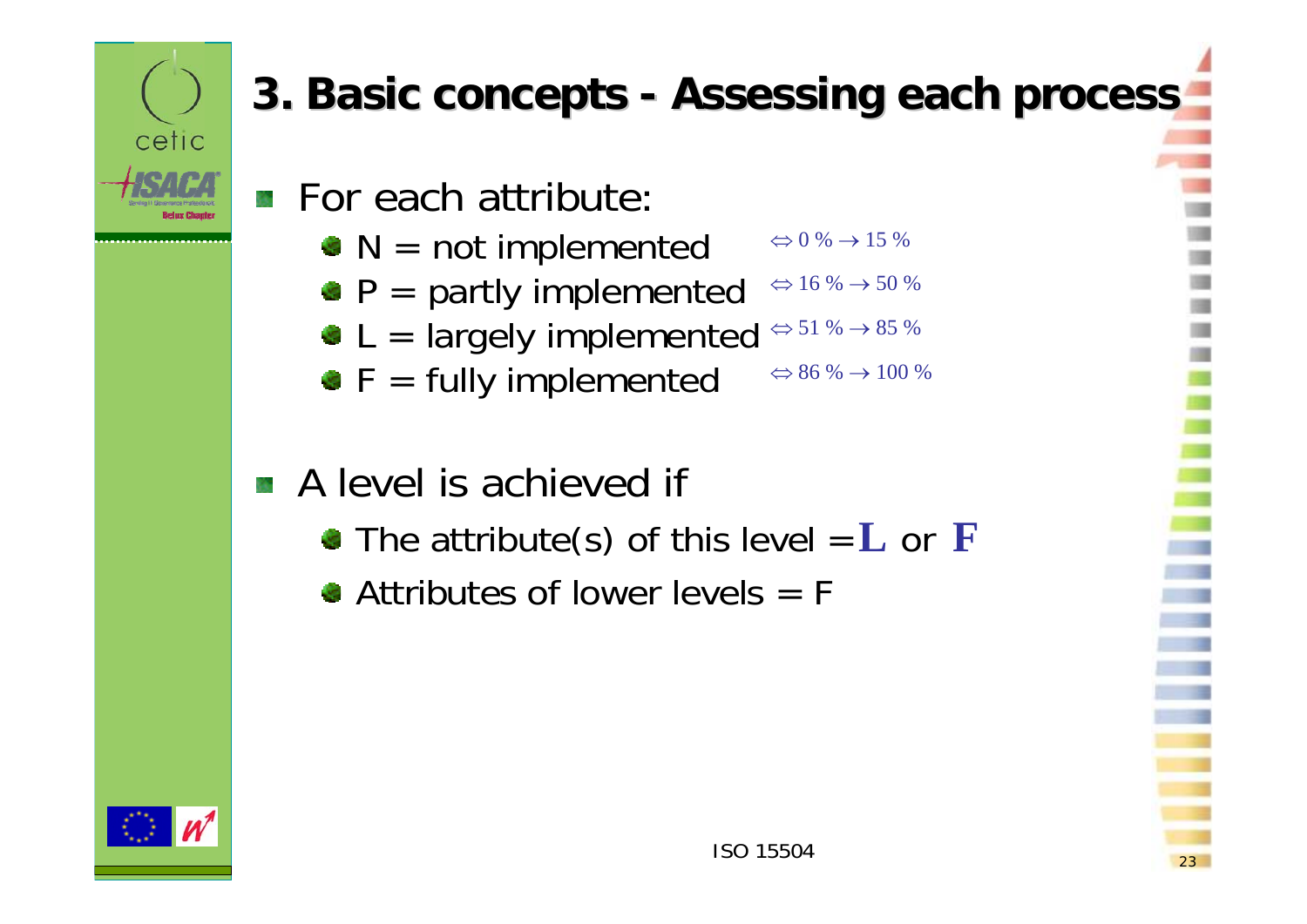



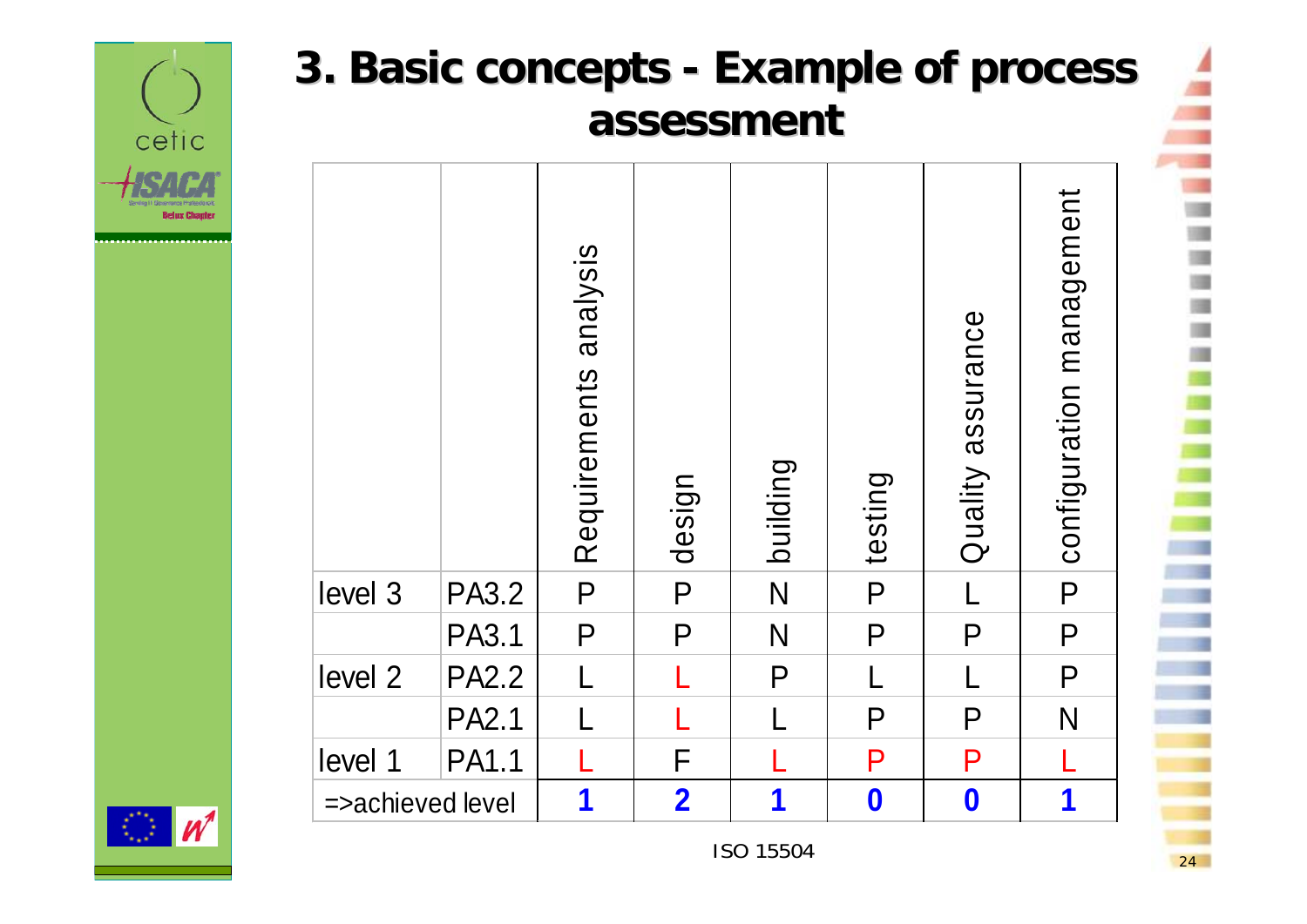

# **3. Basic concepts 3. Basic concepts - Conclusion Conclusion**

SPICE is very interesting to prepare an improvement plan

- Can be applied to the way a team works Š.
- Gives the opportunity to deploy progressively the action plan: 族
	- By targeting first and foremost the most critical **processes**
	- By targeting the levels in ascending order
		- On a mid-term: target <sup>=</sup>**level 2**
		- On a long term: target <sup>=</sup>**level 3**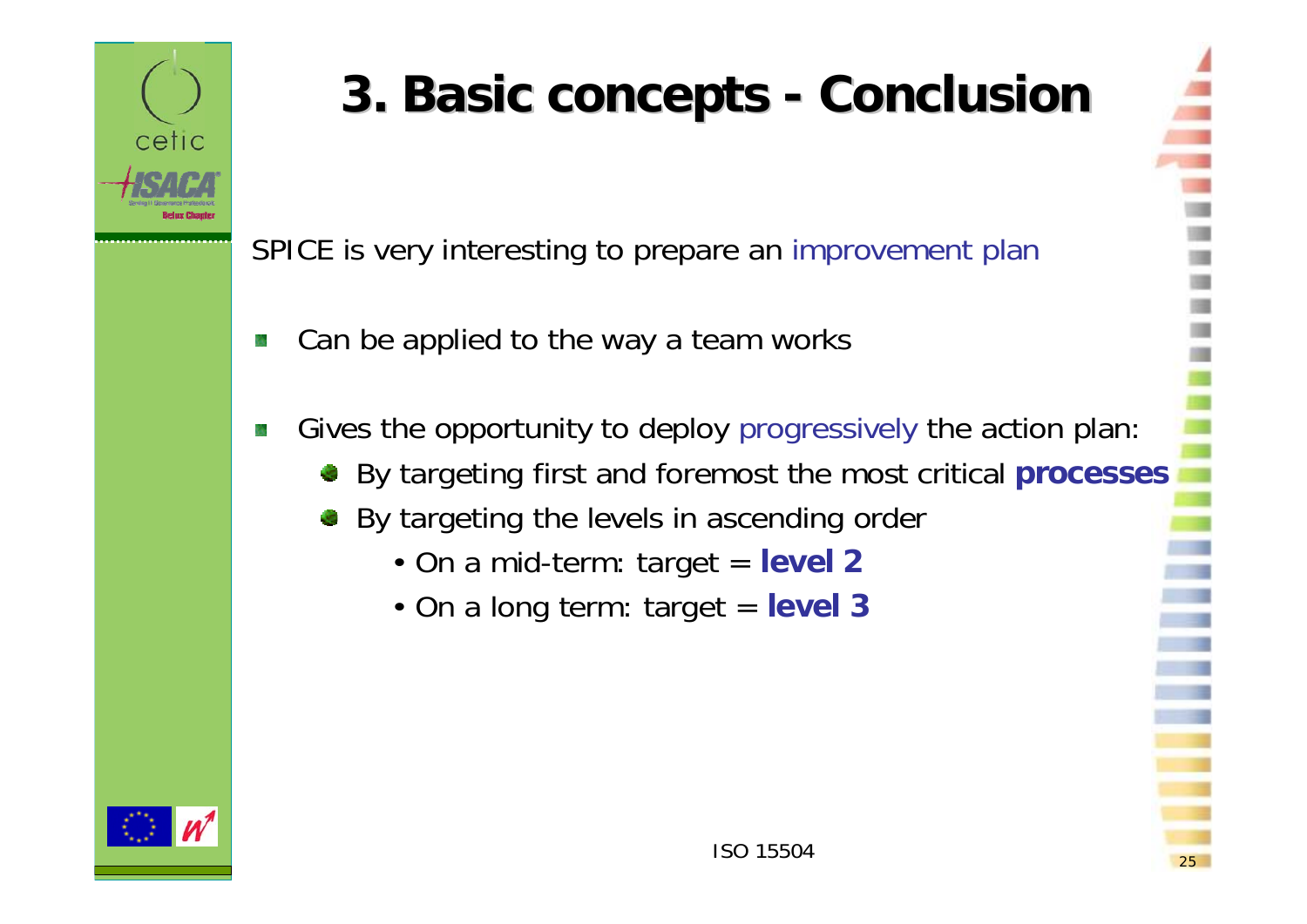

#### **4. CETIC products - OWPL (Observatoire Wallon des Pratiques Logicielles) (Observatoire Wallon des Pratiques Logicielles)**

Model based on CMM and SPICE (ISO 15504)

Adapted to SMO's

**goal:** improve software production processes



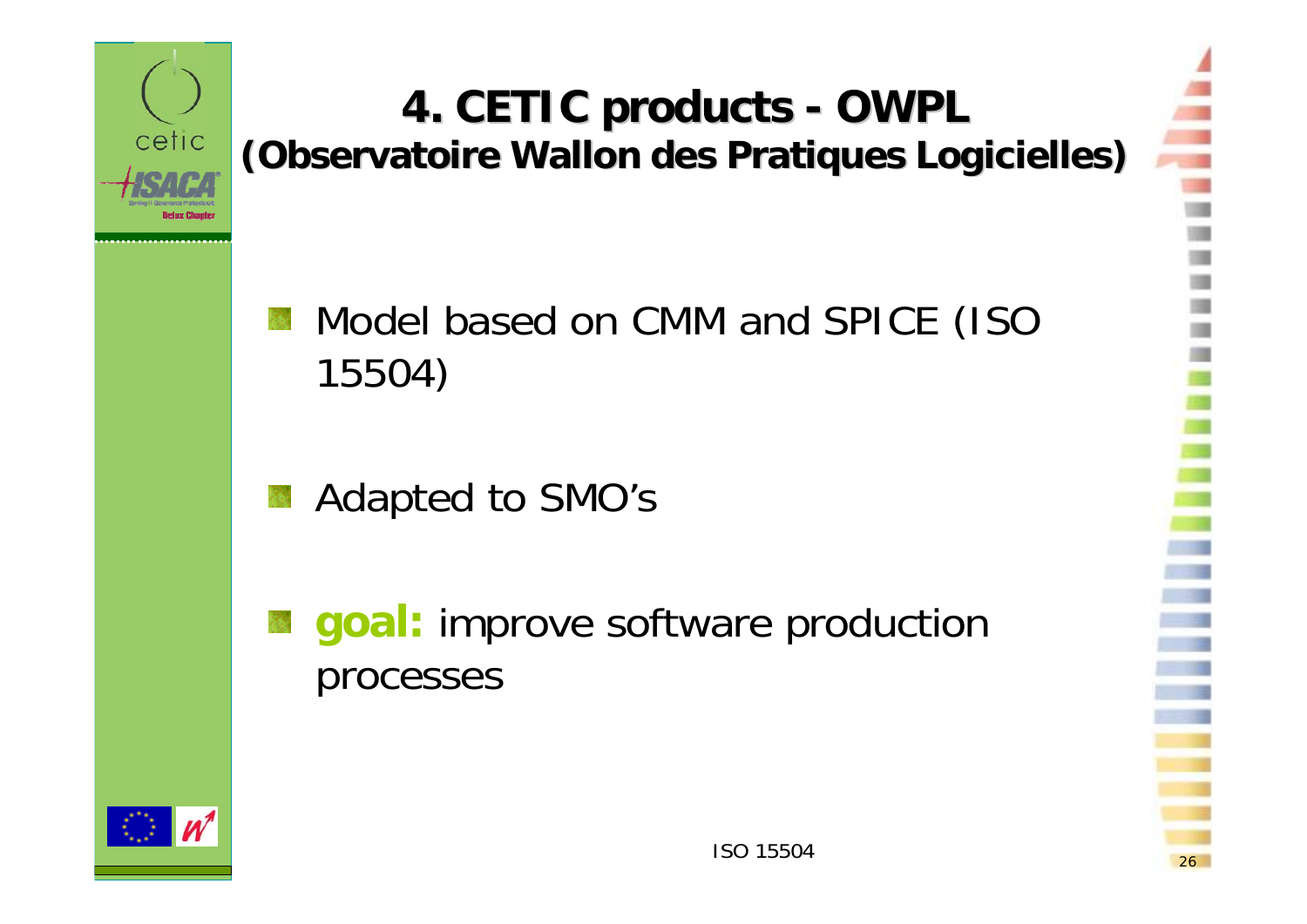

# **4. CETIC 4. CETIC products products - OWPL (2) OWPL (2)**

model structure:

- 10 processes (each split up in practices):
	- $\blacktriangleright$  requirements management,
	- $\triangleright$  project planification,
	- ¾project follow-up,
	- $\blacktriangleright$  development,
	- $\triangleright$  documentation,
	- $\blacktriangleright$  test,
	- ¾configuration management,
	- ¾outsourcing management,
	- ¾quality managemenet,
	- ¾process for capitalizing knowledge
- Success factors organized in 4 categories:
	- ¾organization within the processes take place,
	- $\triangleright$  the management policy,
	- ¾the human resources
	- ¾the « used » technical tools

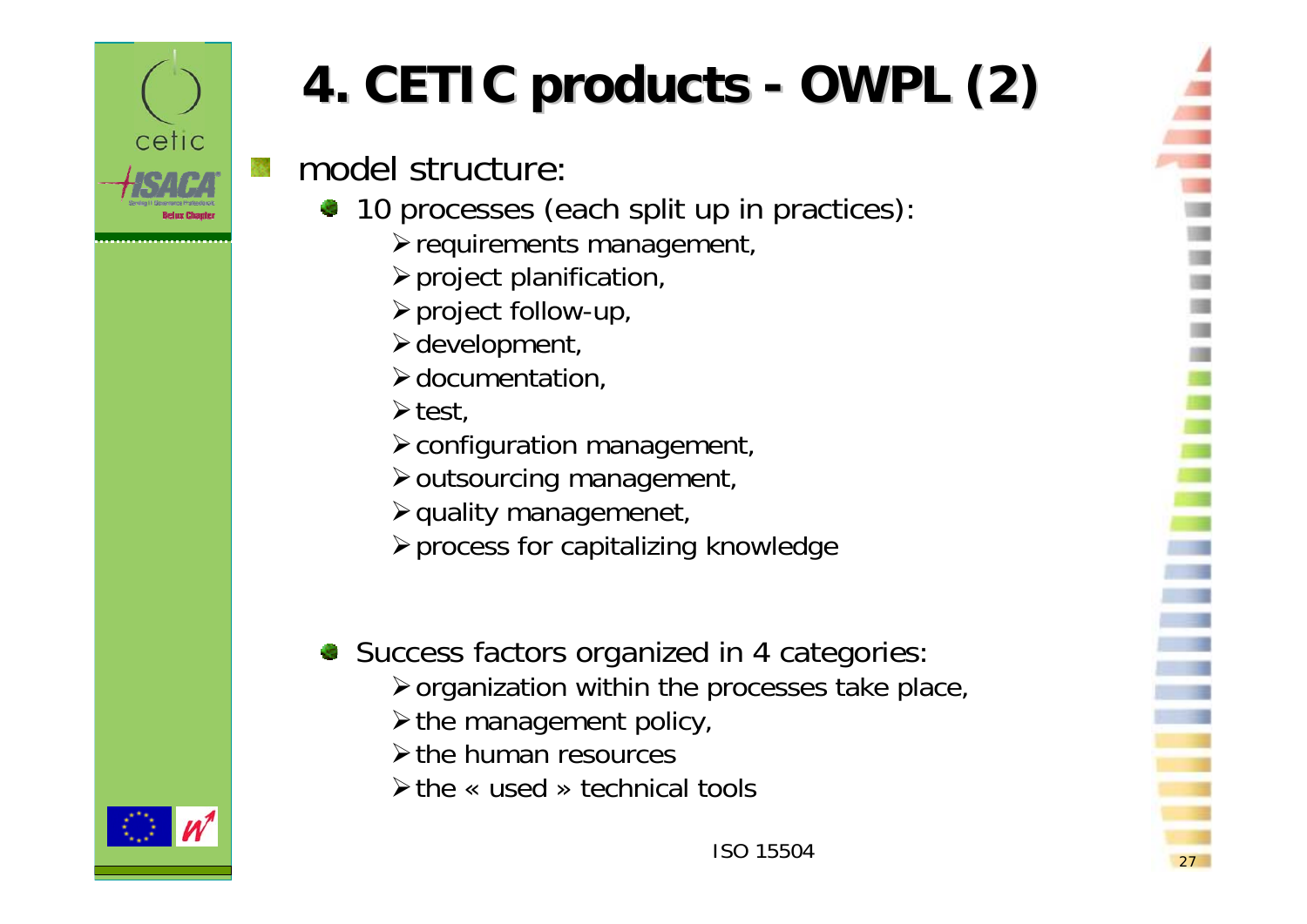

# **4. CETIC 4. CETIC products products - OWPL (3) OWPL (3)**

Success story: PEPITe

- CETIC has assessed the PEPITo software withOWPL
- Goal: inform PEPITe about their software development practices to improve them Æ **Improve their products and services**
- CETIC has provided a complete assessment report + recommendations to improve their development practices



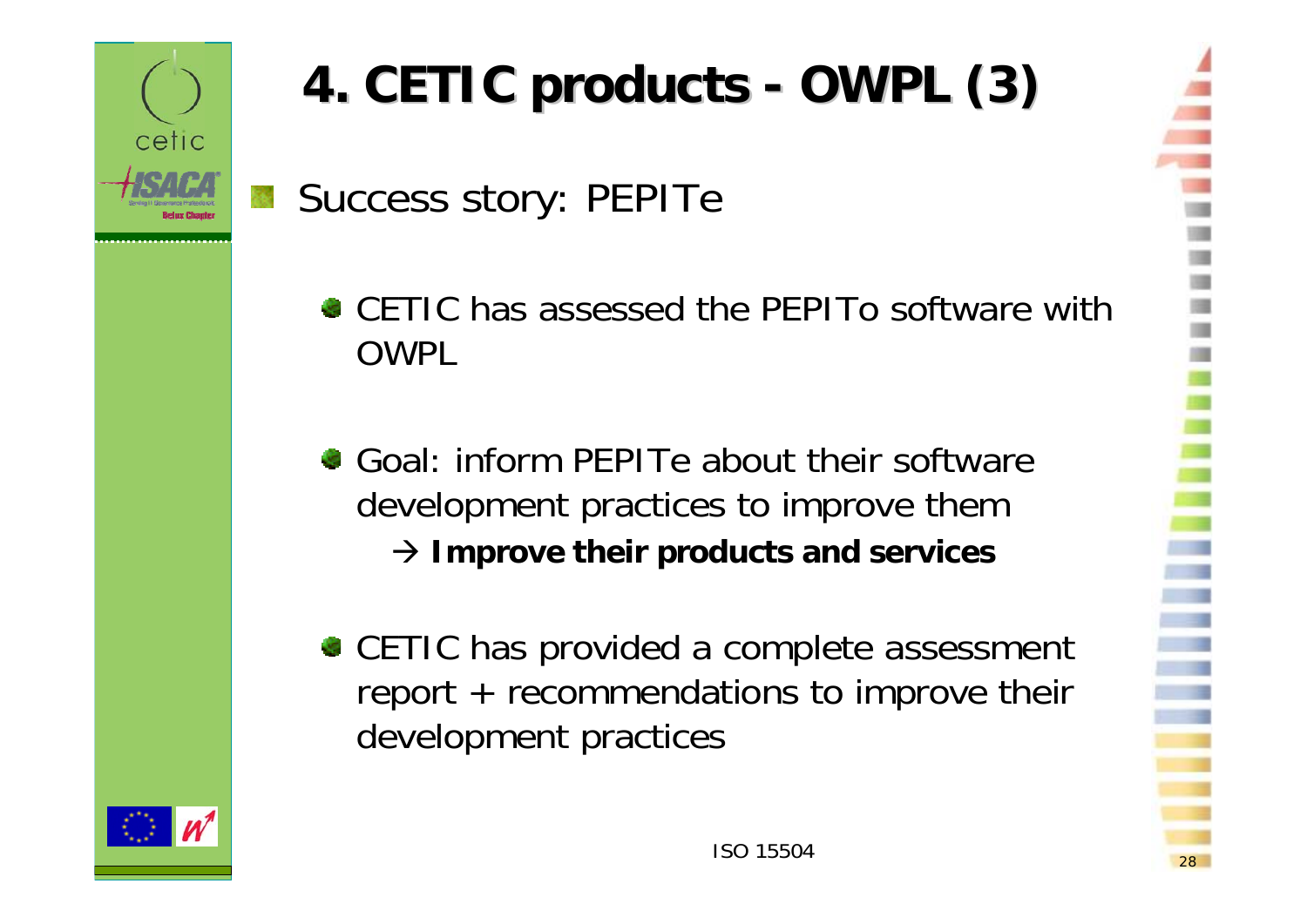

# **4. CETIC 4. CETIC products products - NOEMI**

- based on existing standards such as ISO/IEC15504
- The NOEMI assessment method has been developed by Centre HENRI TUDOR (Luxemburg).

#### Two goals:

- improve the perception of computer maturity in SMO's or VSMO's
- methodological tool for improving those companies' SI



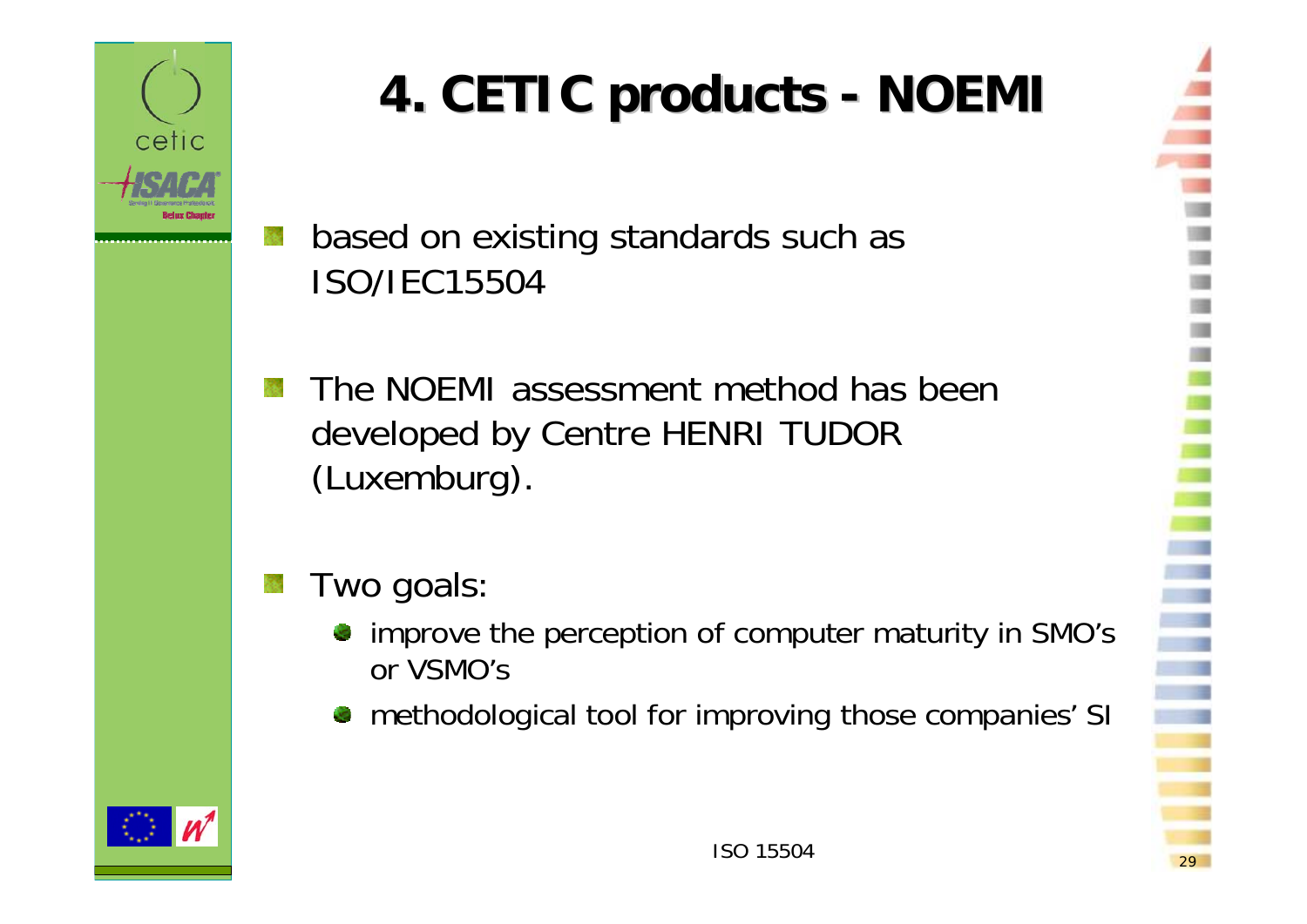

# **4. CETIC products - NOEMI (2)**

- Assessment according to an exhaustive list of the 簇 typical computer activities in SMO's/VSMO's divided in 5 fields:
	- 物 infrastructure
	- support 慸
	- management
	- security
	- **documentation**

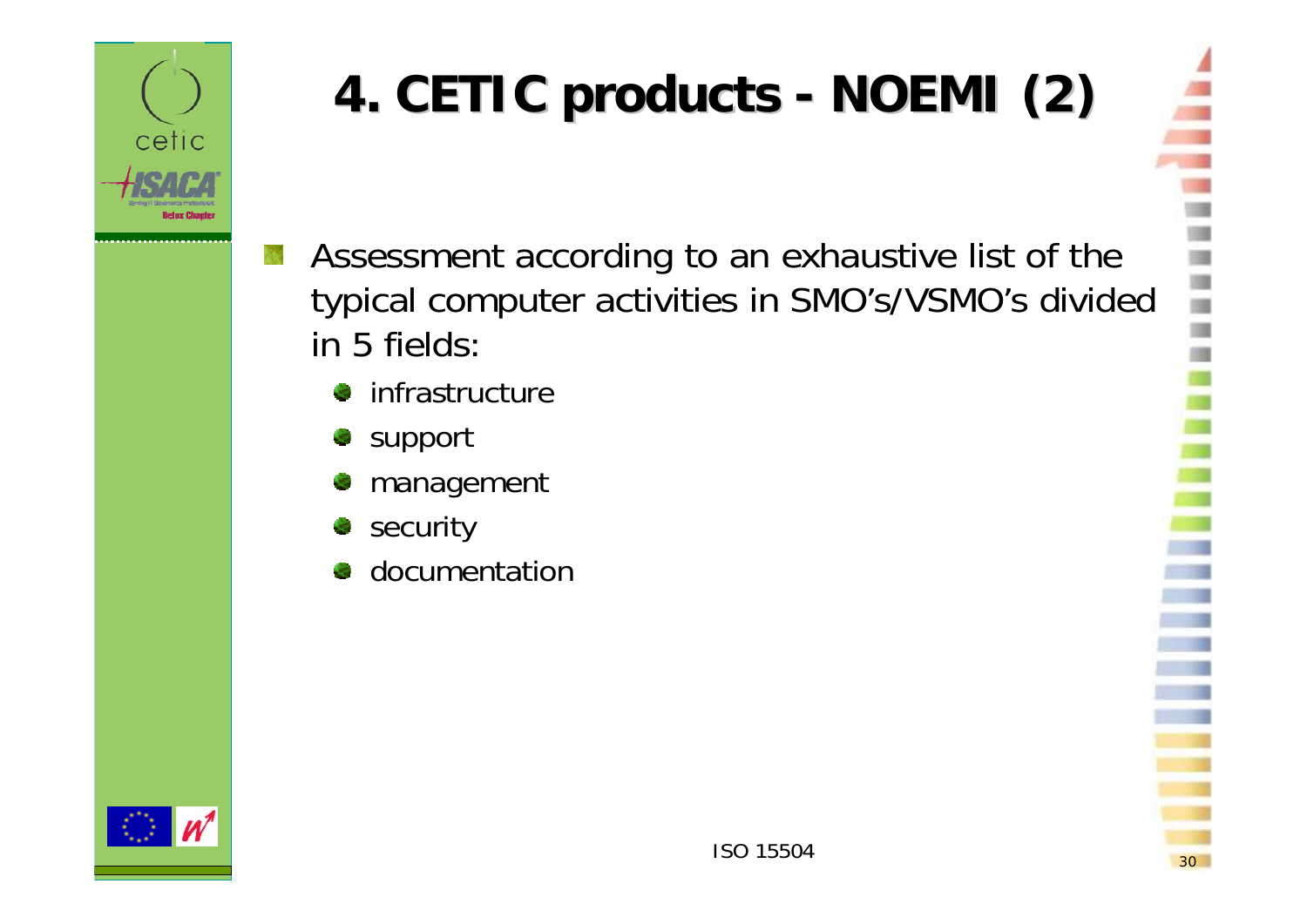

# **4. CETIC products - NOEMI (3)**

#### Success Story: GREISCH (Liège), Architects office

- Interviews conducted with 3 types of users:
	- One responsible within the computer department
	- The director of the computer department
	- 3 end-users (architects)
- CETIC has provided GREISCH with an assessment report on their practices within the computer department and the quality of the services/products delivered to the endusers (the architects) by the computer scientists
- CETIC has also provided recommendations to improve their products and services

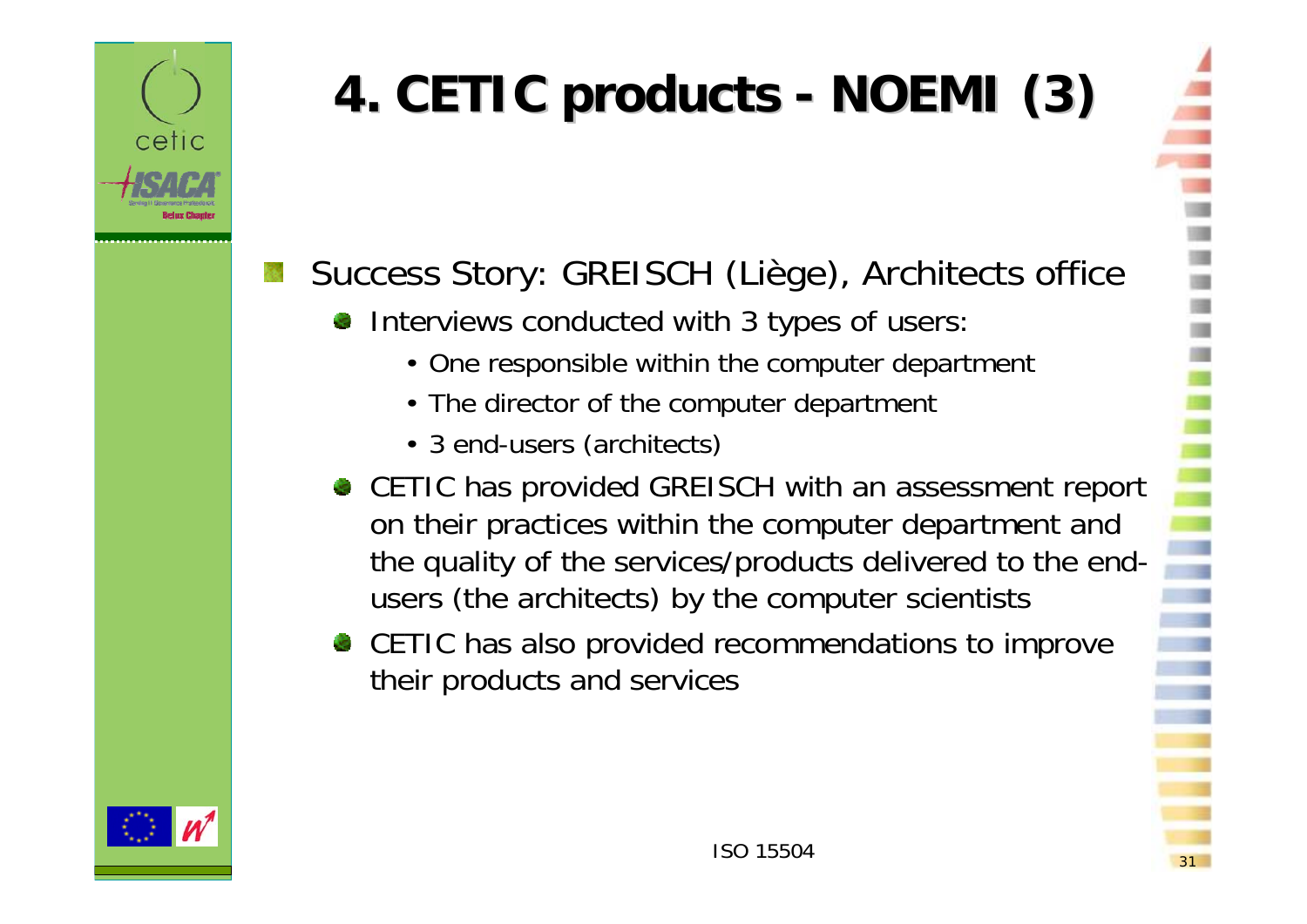

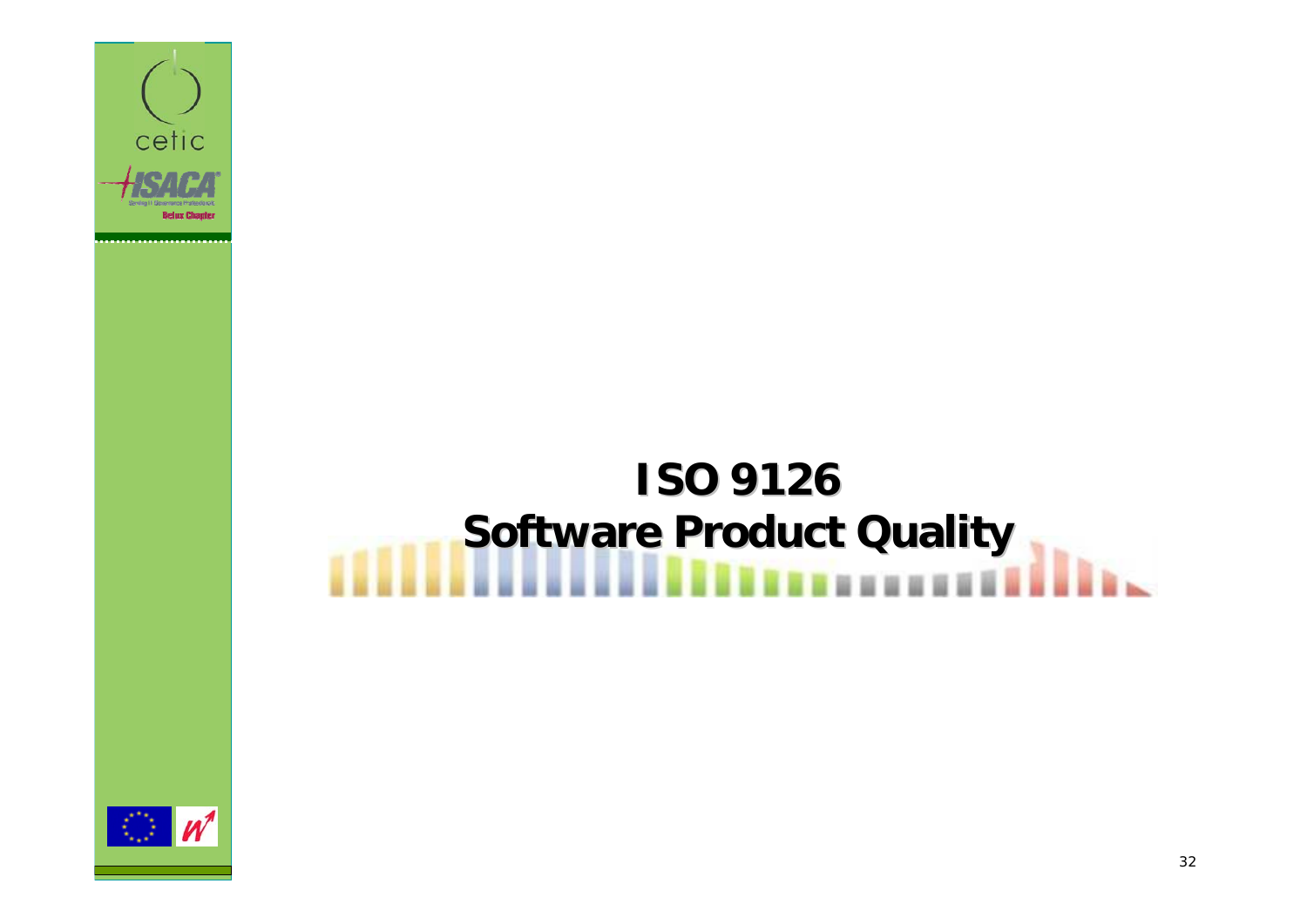

### **Agenda**

- **1. Scope**
- **2. History**
- **3. Basic concepts**
- **4. CETIC products derived from ISO 9126**

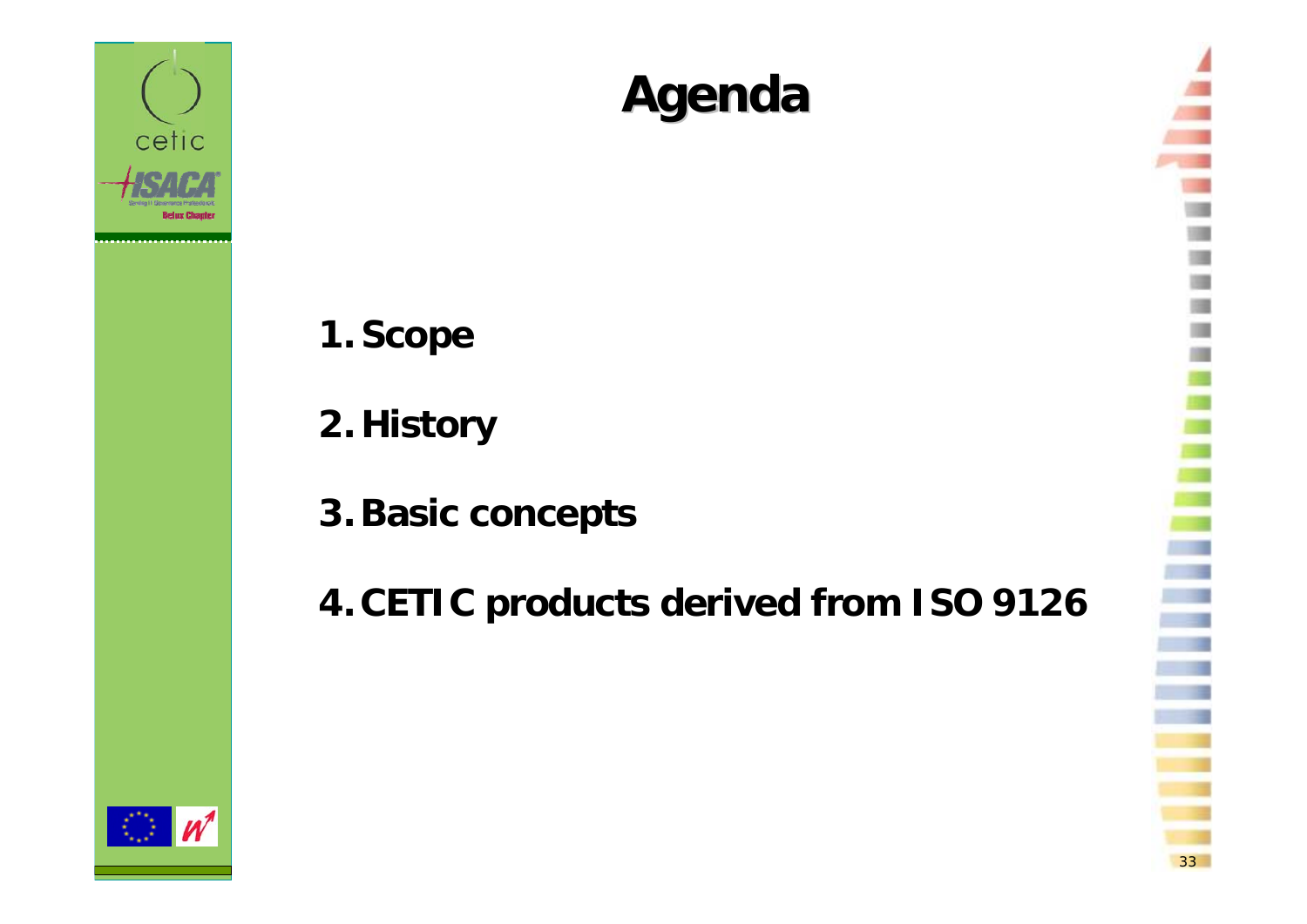

# **1. Scope 1. Scope**

- **ISO 9126** is an international standard for the evaluation of software.
- It will be overseen by the project **SQuaRE**, ISO 25000:2005, which follows the same general concepts
- **four parts:** 
	- **quality model;**
	- **external metrics;**
	- internal metrics;
	- and quality in use metrics.

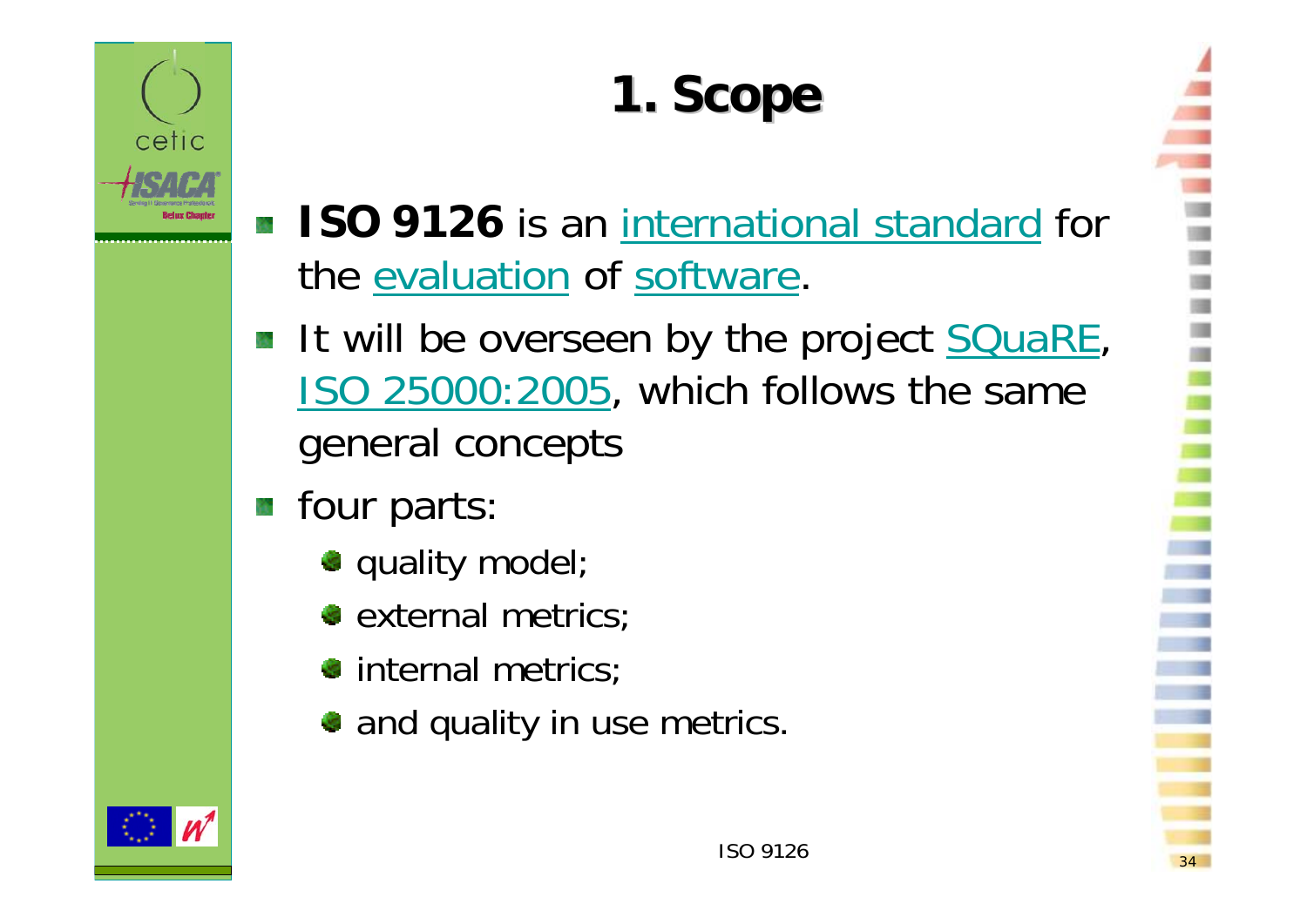

# **2. History**

- Late 1980's: need for a framework assessing the quality of a software product
- **1991: Joint Technical Committee of the** ISO/IEC develops ISO 9126
- Standard revised in 200184
- **Will be overseen by SQuaRE (ISO** 25000:2005)

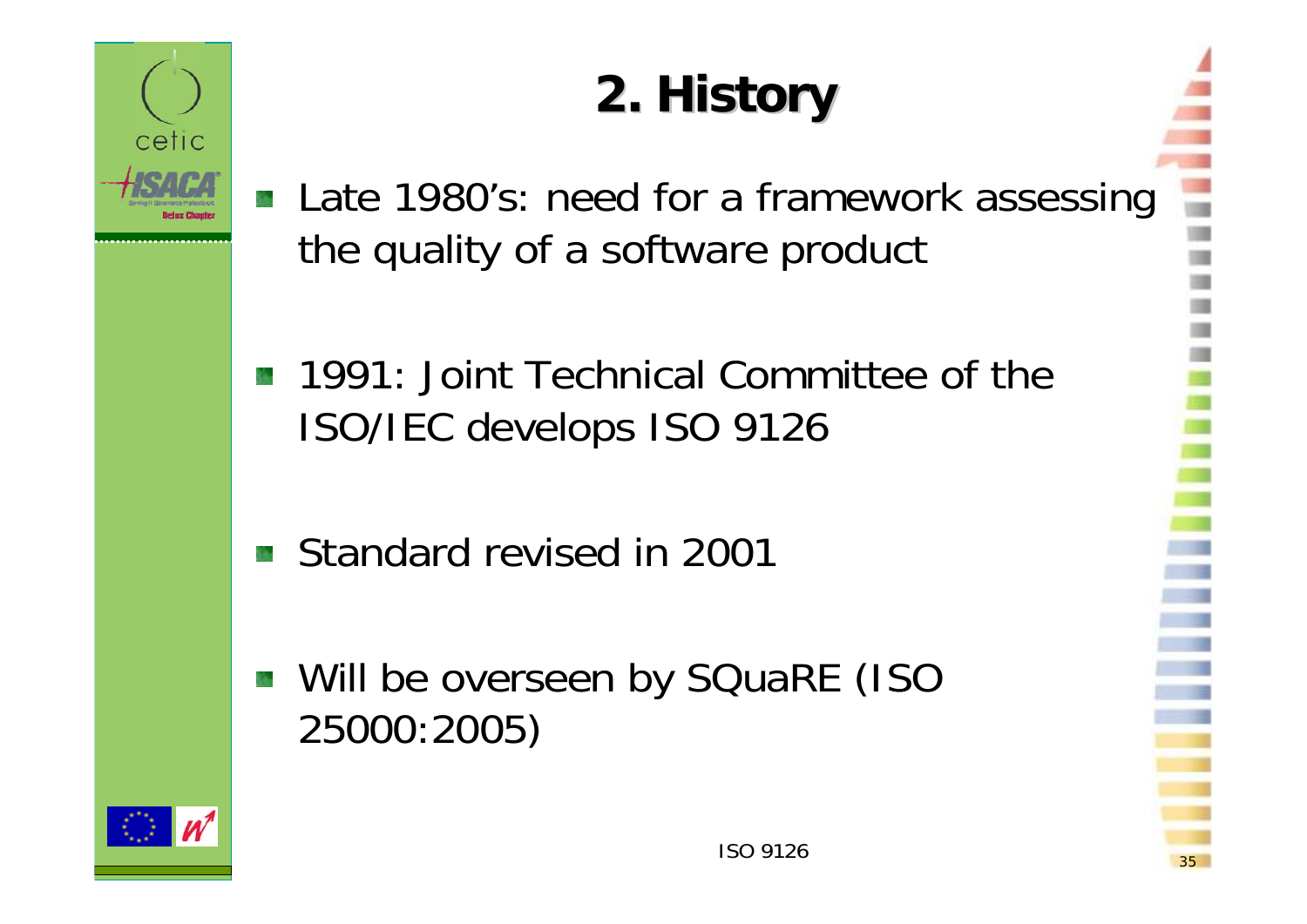

# **3. Basic concepts 3. Basic concepts – First part**

**The quality model established in the first part**  88 **of the standard, ISO 9126-1, classifies software quality in a structured set of characteristics and sub-characteristics as follows:**

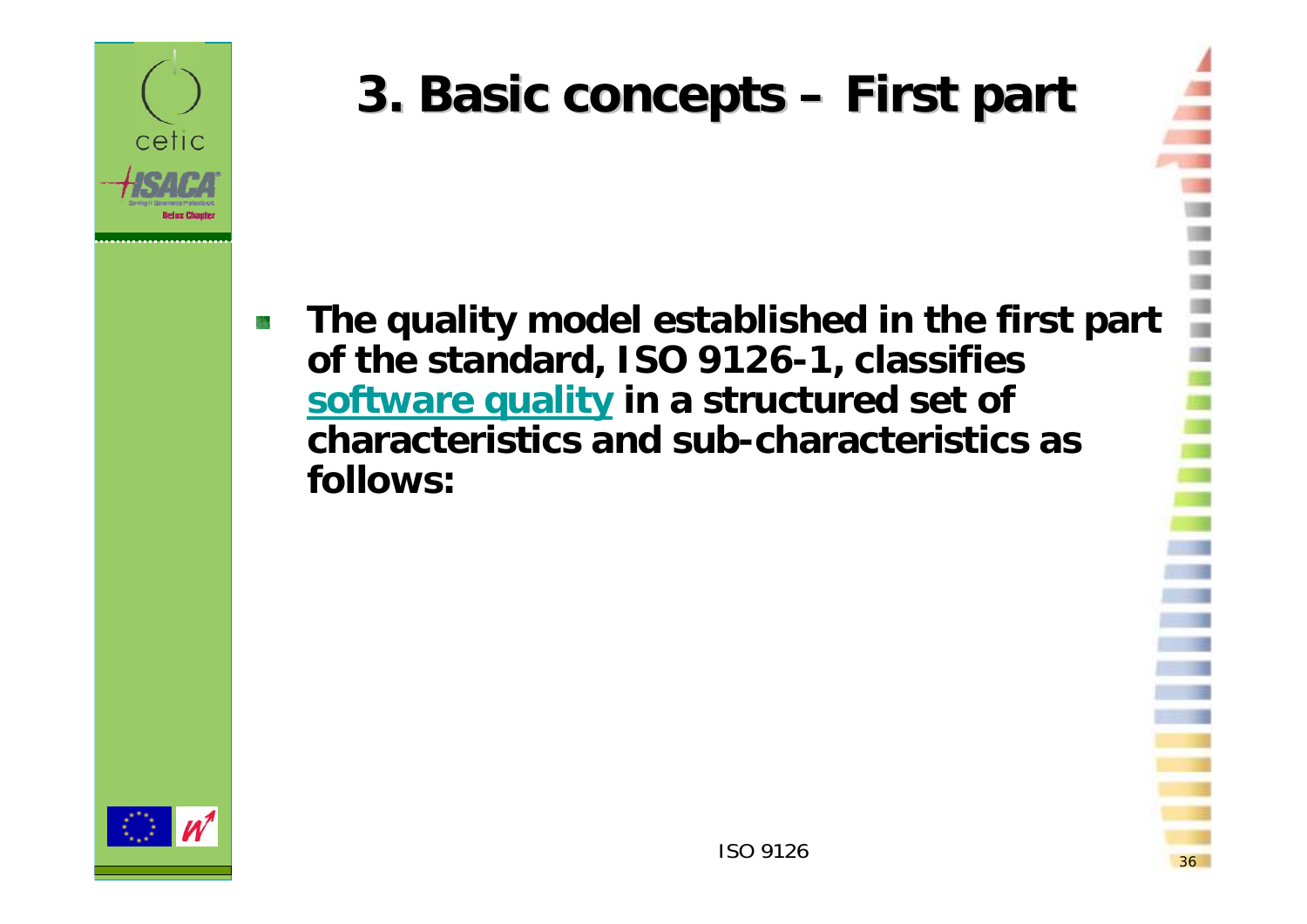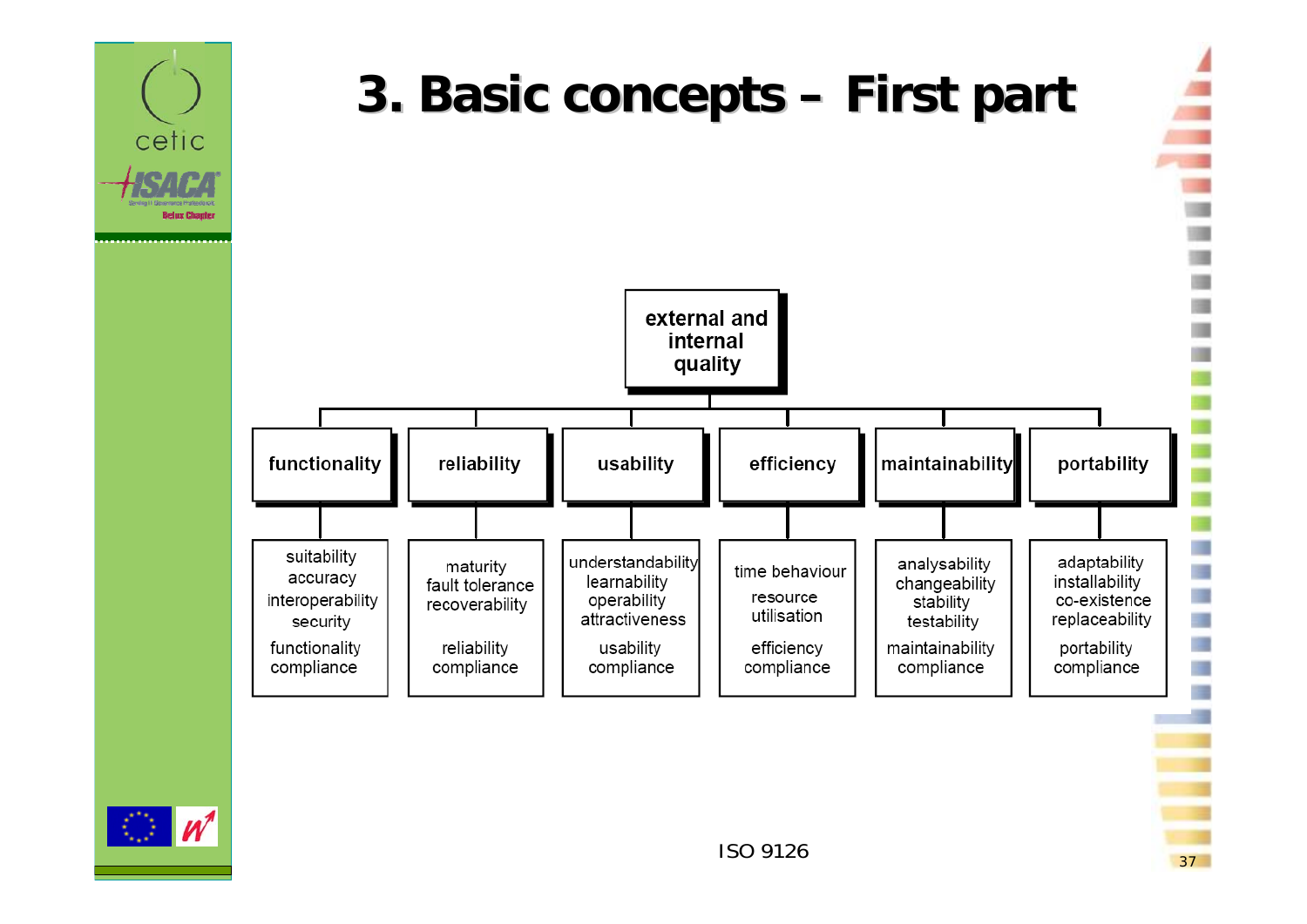

# **3. Basic concepts 3. Basic concepts – First part (2) part (2)**

**Functionality -** A set of attributes that bear on the existence of a set of functions and their specified properties. The functions are those that satisfy stated or implied needs.

**Reliability -** A set of attributes that bear on the capability of software to maintain its level of performance under stated conditions for a stated period of time.

ISO 9126 $\sim$  38 **Usability -** A set of attributes that bear on the effort needed for use, and on the individual assessment of such use, by a stated or implied set of users.

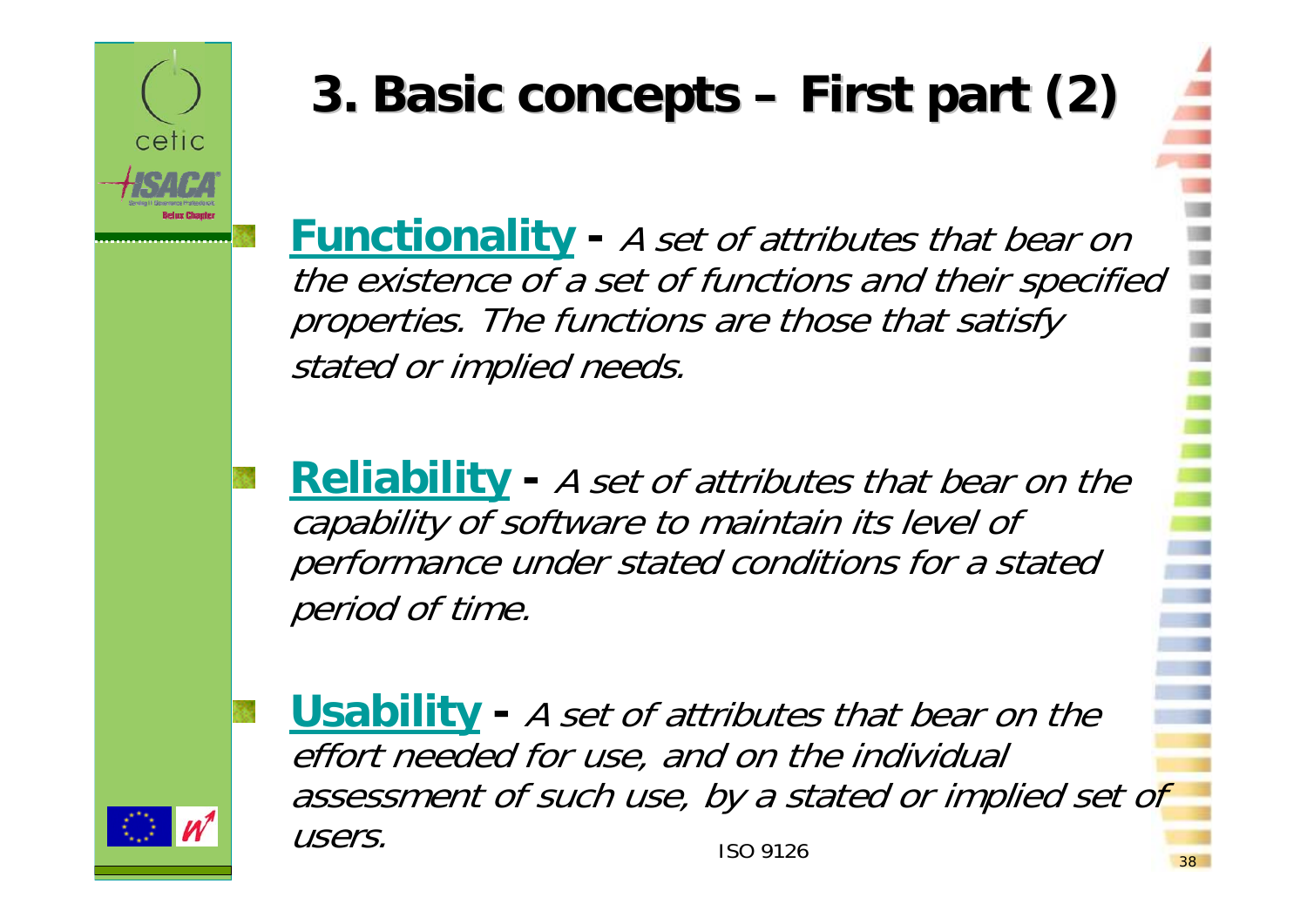

# **3. Basic concepts 3. Basic concepts – First part (3) part (3)**

- **Efficiency -** A set of attributes that bear on the relationship between the level of performance of the software and the amount of resources used, under stated conditions.
- **Maintainability** A set of attributes that bear on the effort needed to make specified modifications.
- **Portability** A set of attributes that bear on the ability of software to be transferred from one environment to another.



cetic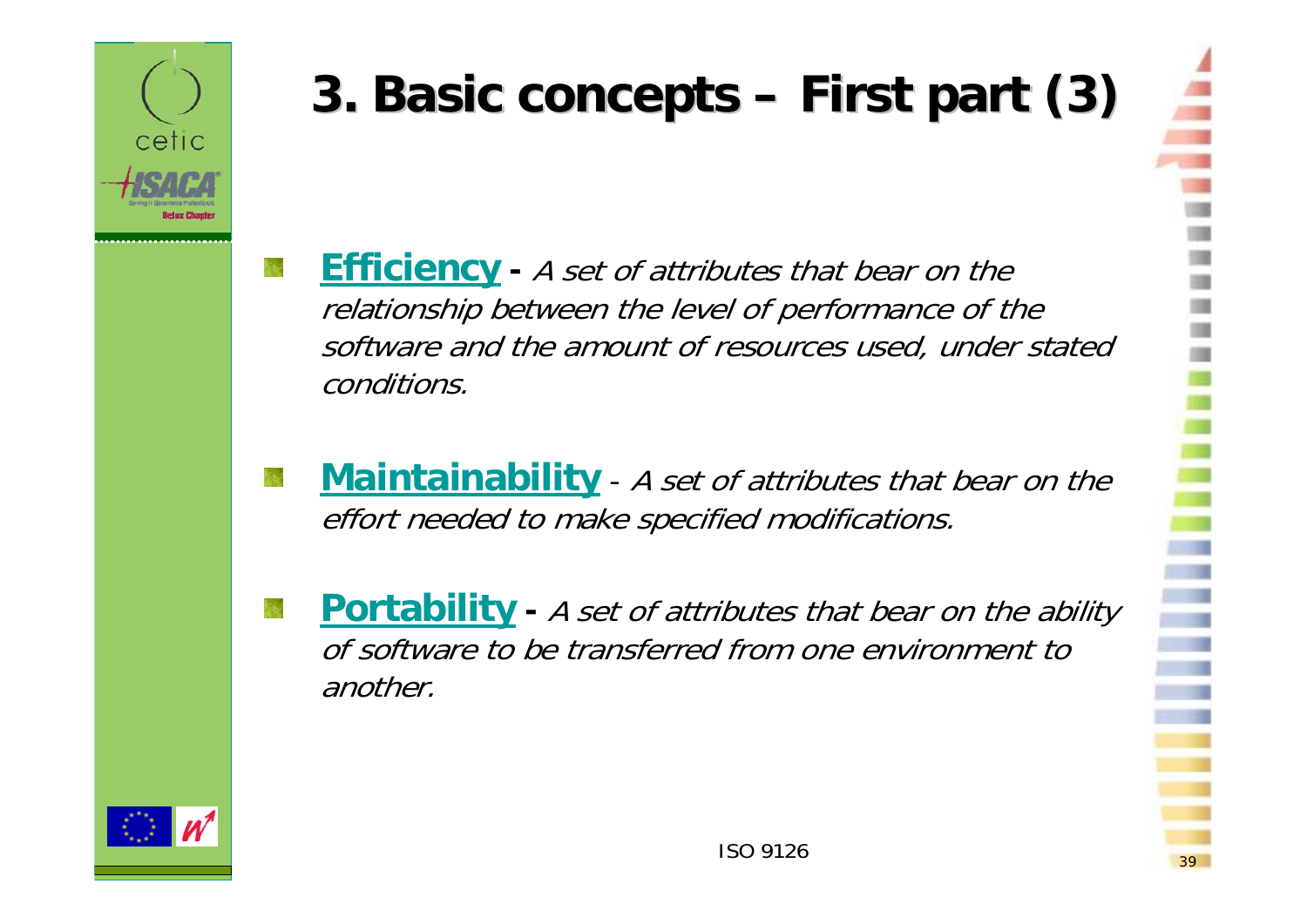

# **3. Basic concepts 3. Basic concepts – First part (4) part (4)**

- Each quality sub-characteristic (as adaptability) 辮 is further divided into attributes.
- An attribute is an entity which can be verified or 籐 measured in the software product.
- Attributes are not defined in the standard, as 臻 they vary between different software products.



cetic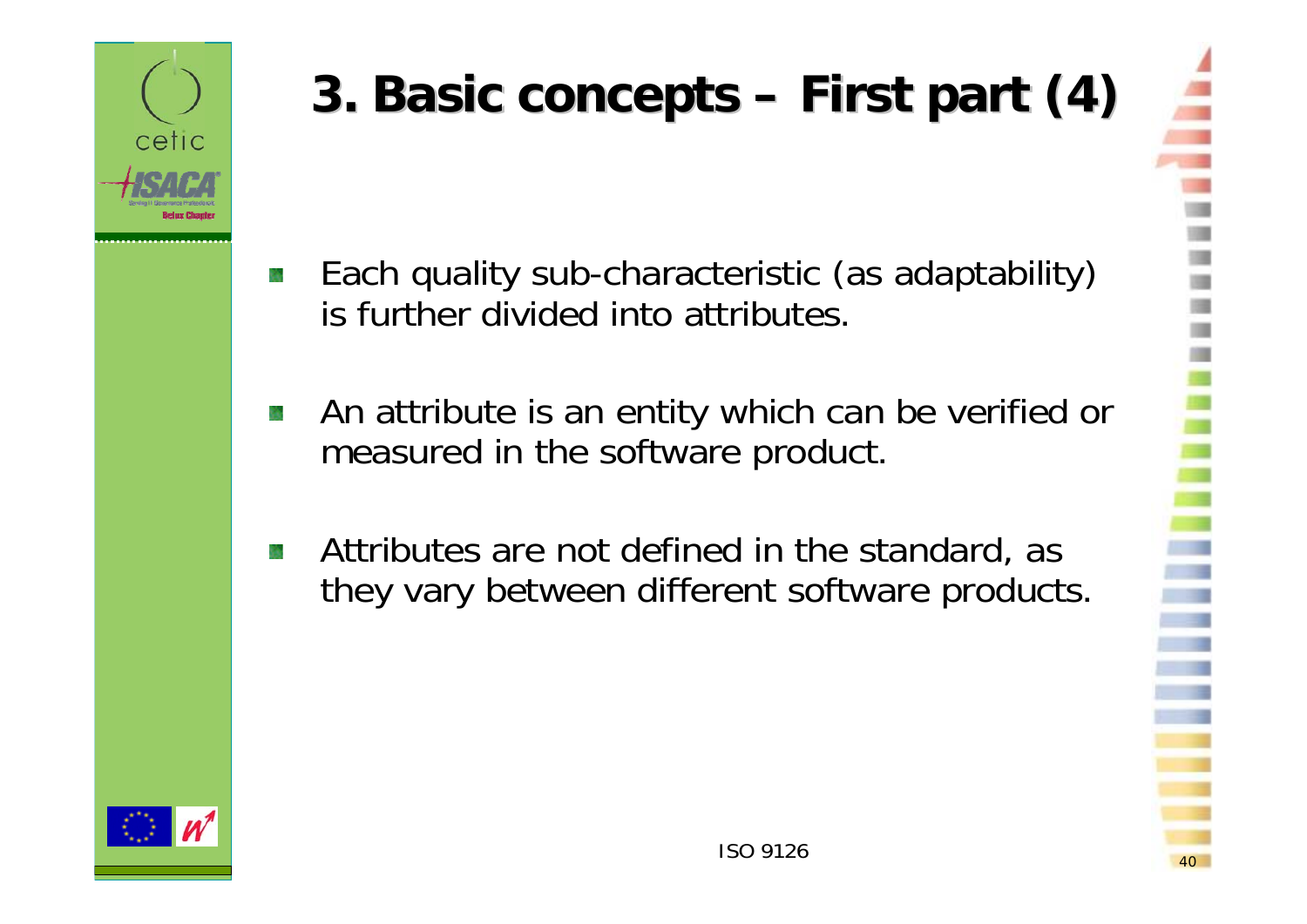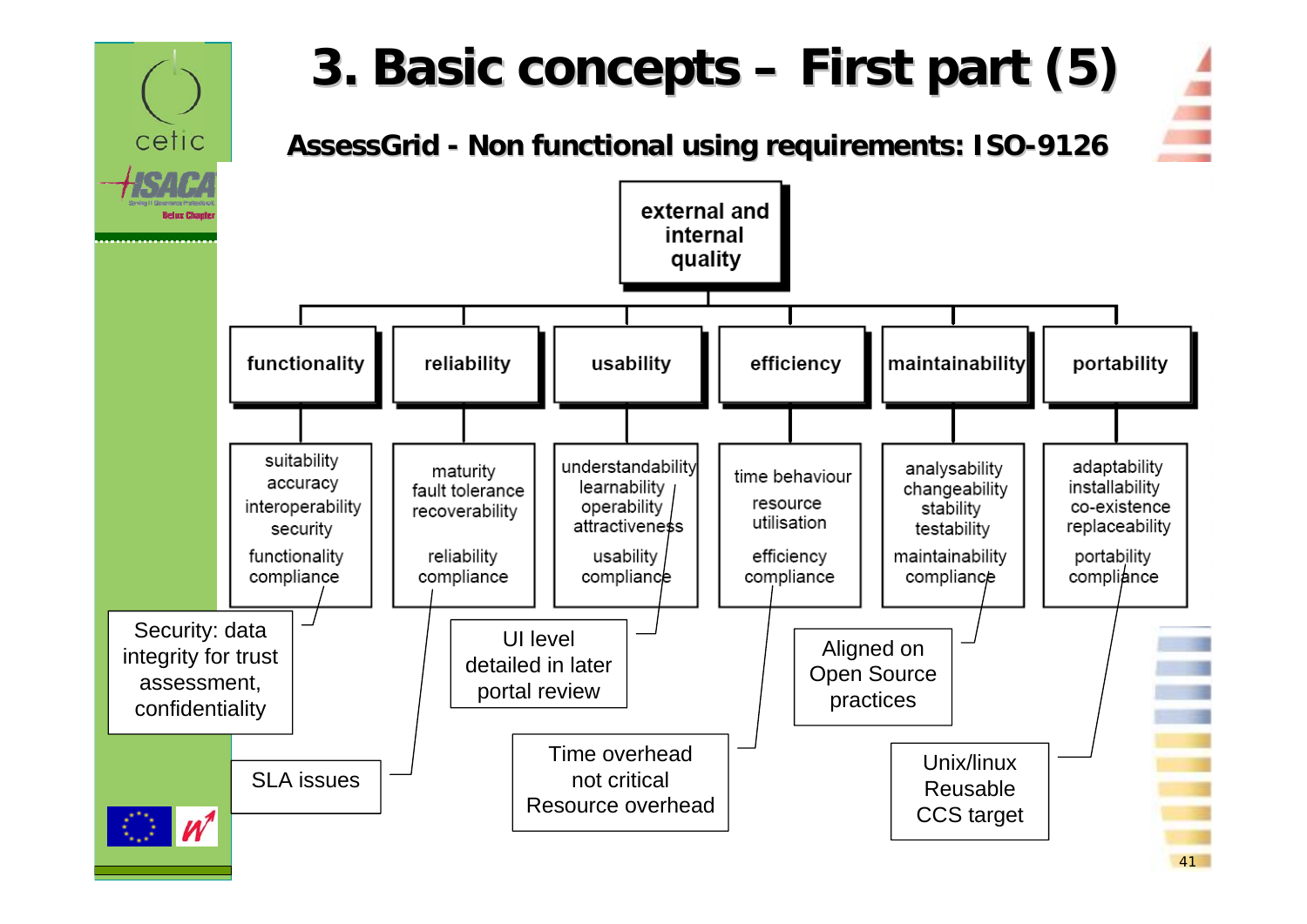

# **3. Basic concepts 3. Basic concepts - Description Description of the standard standard**

- Internal metrics are those which do not rely on software execution (static measures).
- External metrics are applicable to running 跊 software.
- Quality in use metrics are only available 彉 when the final product is used in real conditions
- Ideally, the internal quality determines 锑 the external quality and external quality determines quality in use. ISO 9126

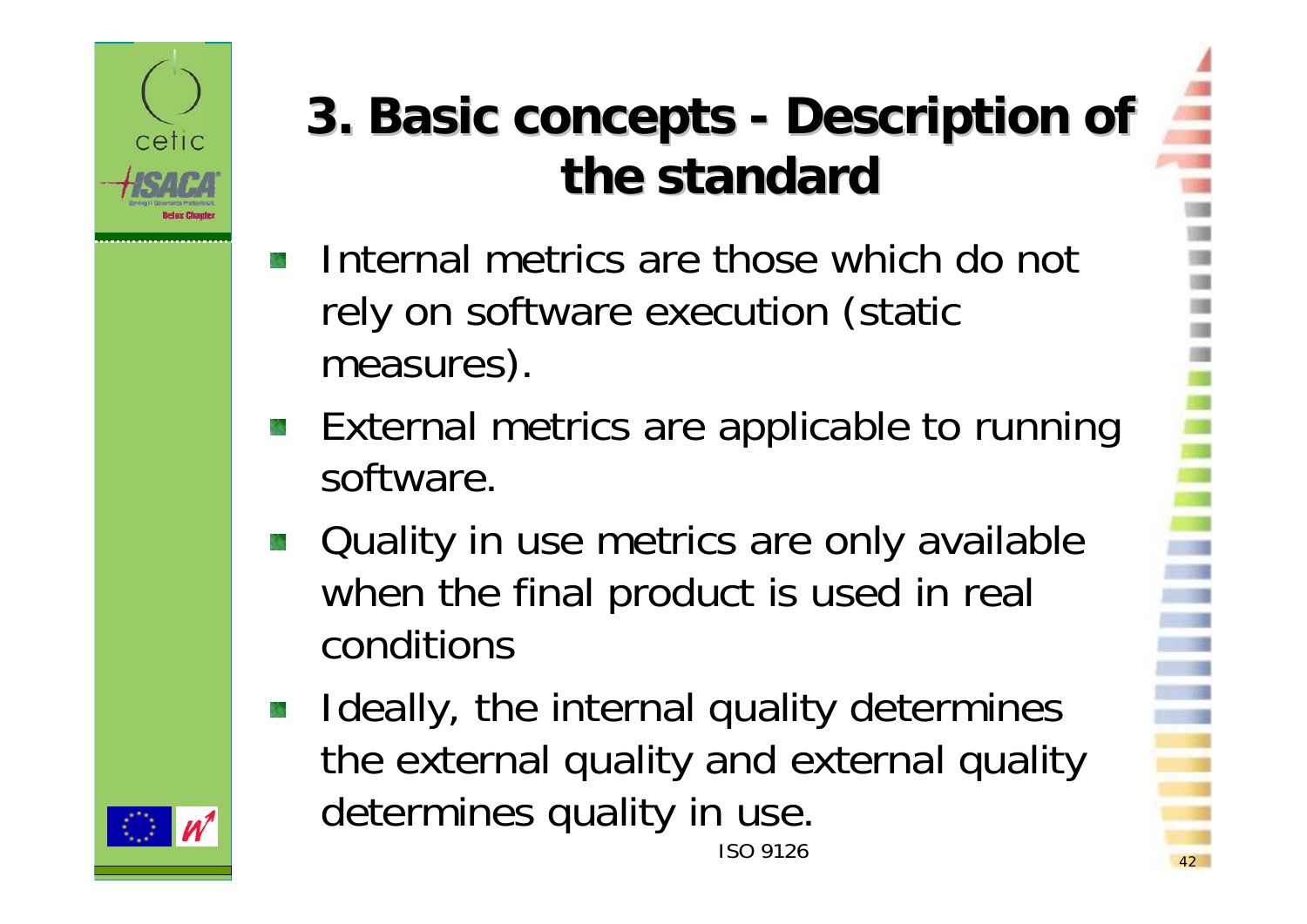

# **3. Basic concepts 3. Basic concepts – Internal Internal metric**

**Metric Name**: Data corruption prevention

**Purpose**: how complete is the implementation of data corruption prevention

**Method of application**: Count the number of implemented instances of data corruption prevention as specified and compare with the number of instances of operations/access specified in requirements as capable of currption/destroying data

**Measurement, formula and data element computations:**  $X = A/B$  **with A=** number of implemented instances of data corruption prevention as specified confirmed in review and  $B =$  Number of instances of operation/access identified in requirements as capable of corruption/destroying data Note: consider security levels when using this metric

**Interpretation of measured value:**  $0 \lt 2 \lt 2 \lt 1$  with the closer to 1, the more complete

**Metric scale type**: absolute

**Measure type**: X=count/count

- $A = \text{count}$
- $B = \text{count}$



ISO 9126 $\sim$  43 **Input to measurement**: Requirement specification, Design, Source code, Review report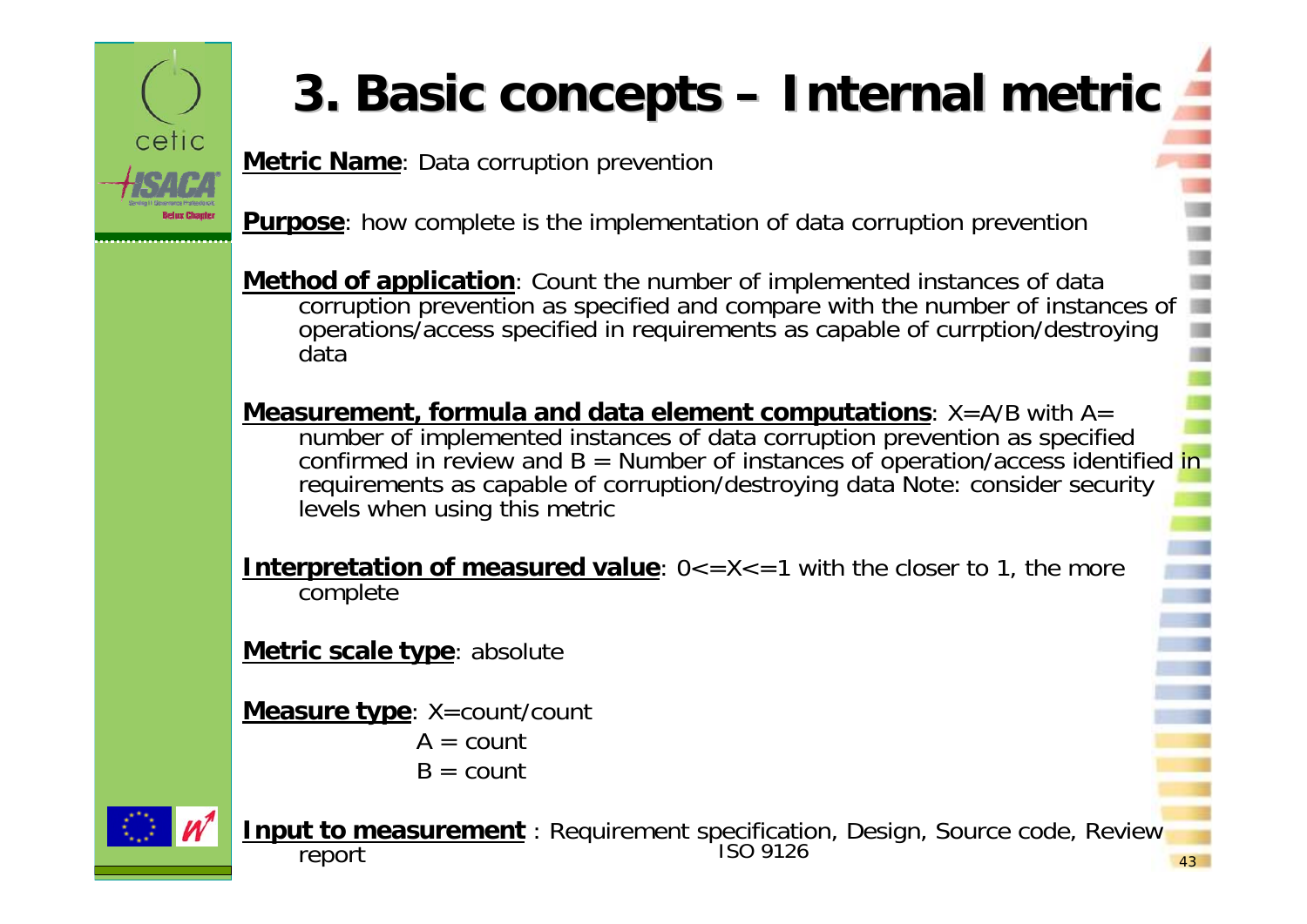

# **3. Basic concepts – External metric**

**Metric name**: maintainability compliance

**Purpose of the metric**: how compliant is the maintainability of the product to be applicable regulations, standards and conventions

**Method of application**: count the number of items requireing compliance that have been met and compare with the number of items reuquiring compliance in the specification

**Measurement, formula and data element computations**: X = 1-A/B with A=Number of maintainability compliance items specified that have not been implemented during testing and  $B = \text{Total number of}$ maintainability compliance items specified

**Interpretation of measured value:**  $0 \le x \le -1$  The closer to 1.0 is the better

**Metric scale type**: absolute

**Measure type**: A = count, B=count and X=count/count

**Input to measurement**: product description (user manual or Specification) of complance and related standards, conventions or regulations. Test specification and report



**Target audience**: supplier, user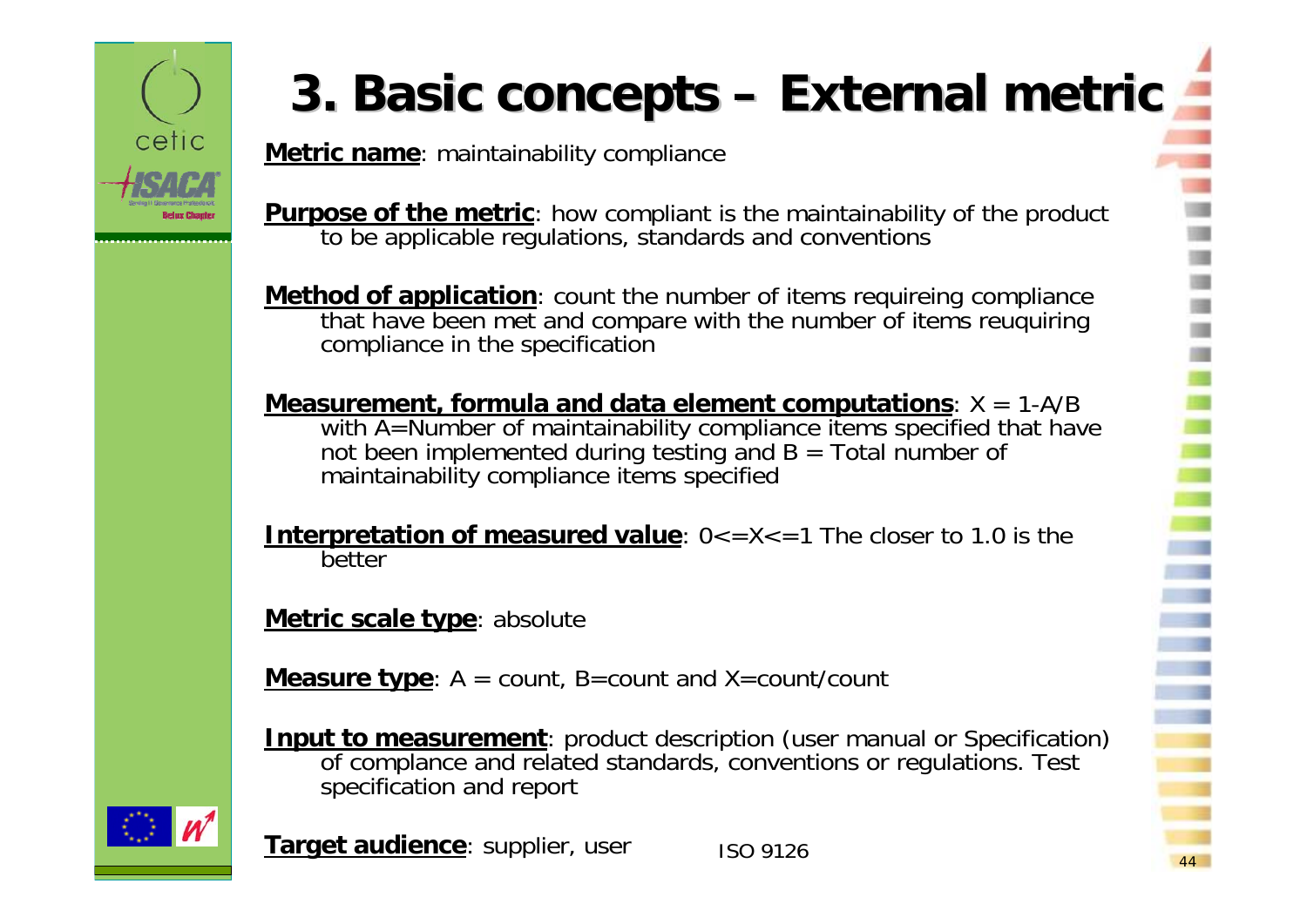

### **4. CETIC product - D-SIDE Dashboard**

CETIC has developed a measurement software tool 鮾 in the framework of research in software quality

#### $\rightarrow$  **D-SIDE Dashboard**

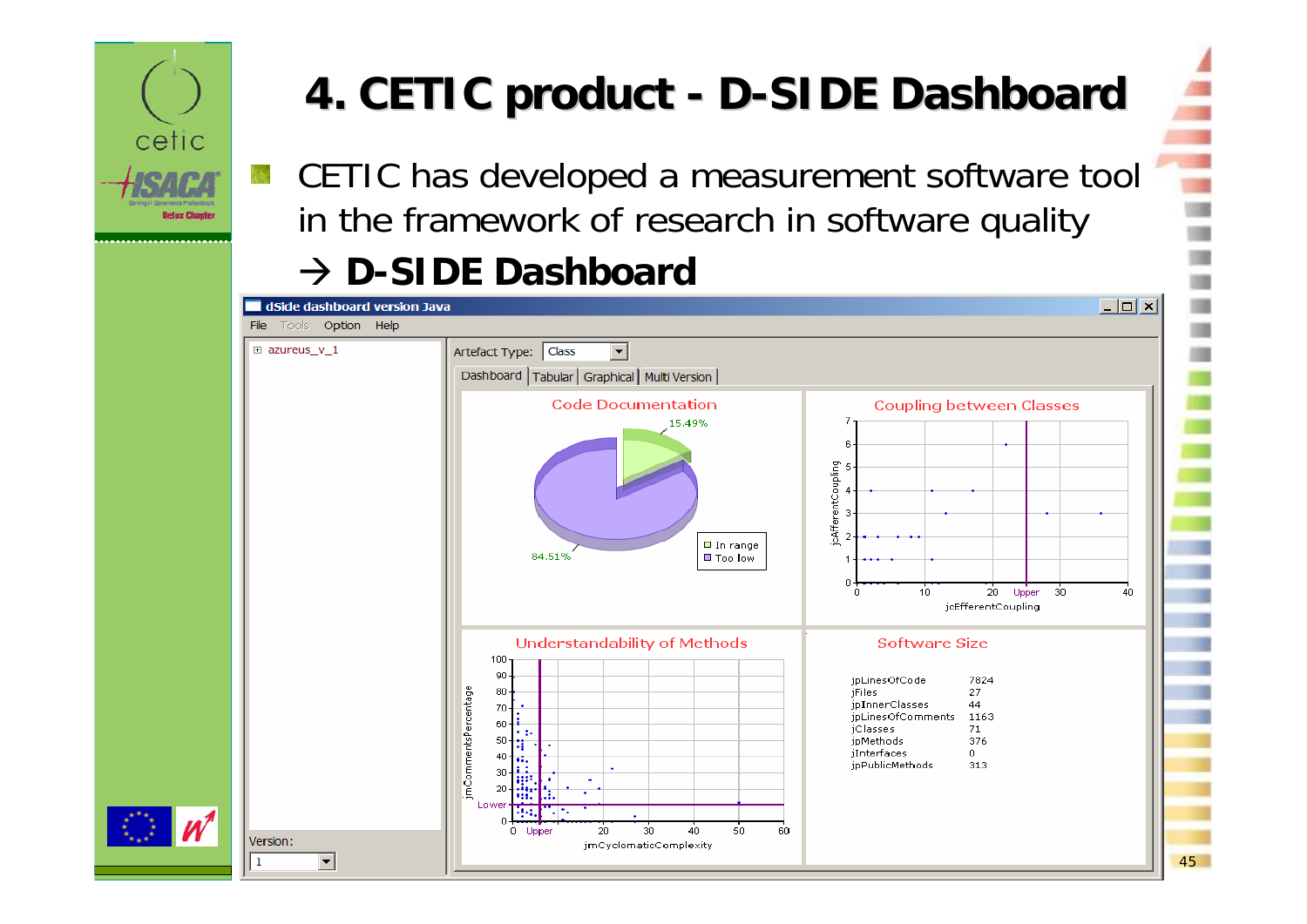

#### **4. CETIC product - D-SIDE Dashboard Frequent Frequent questions by Project Leader questions by Project Leader**

- Where should we concentrate the testing effort?
- Which classes are used the most?
- Which classes are error-prone?
- Which classes/methods are difficult to understand/test/maintain?
- Which classes are impacted when a modification occurs, what do we have to test again?
- Which classes are difficult to debug?

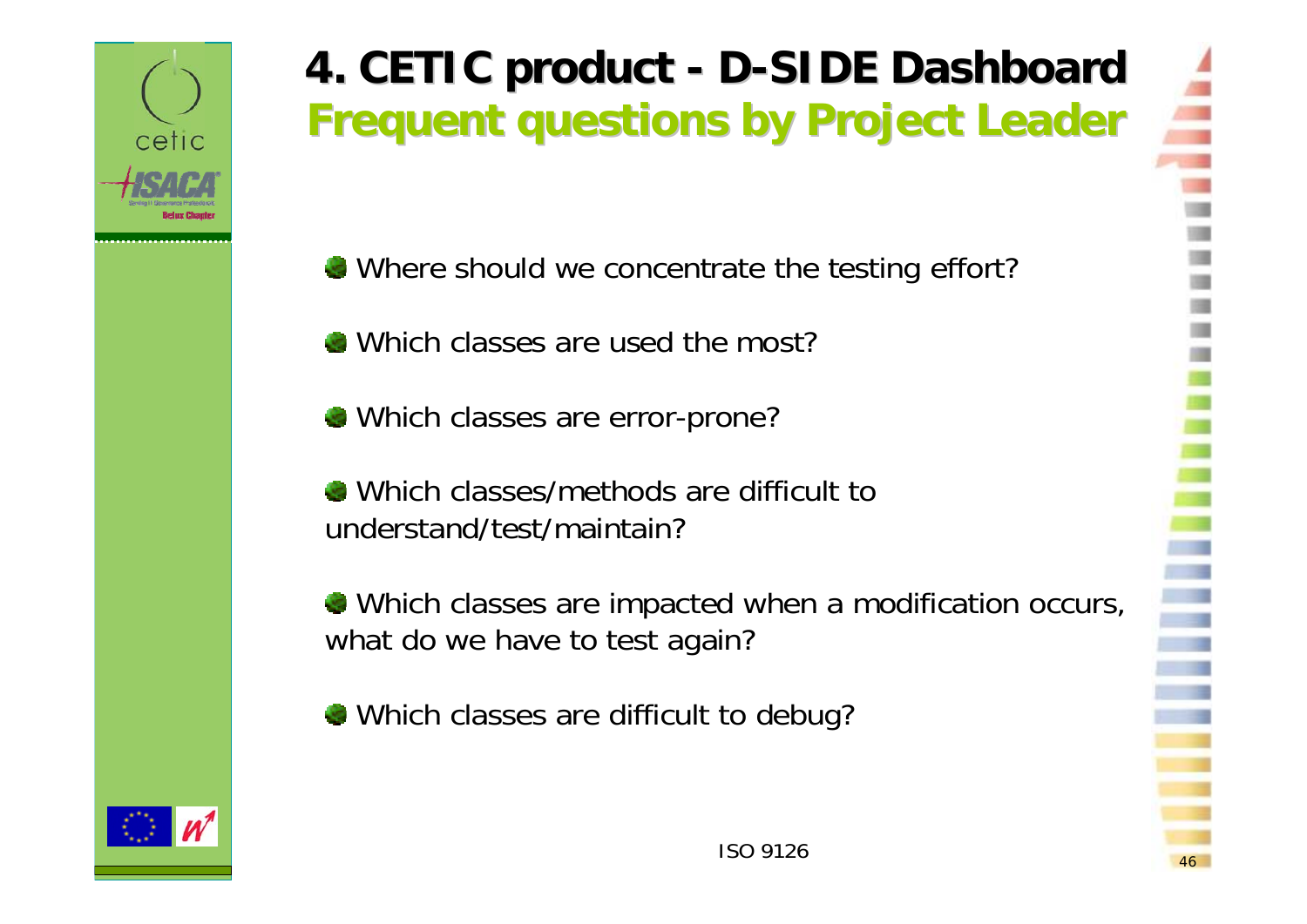

#### **4. CETIC product - D-SIDE Dashboard Most used metrics metrics**

- Comments rate:
	- Classes/Methods
- **Afferent and efferent coupling** 
	- Classes/Methods
- Cyclomatic complexity
	- Classes/Methods
- **•** Depth of Inheritance
	- Classes
- **Number of Children** 
	- ISO 9126• Classes

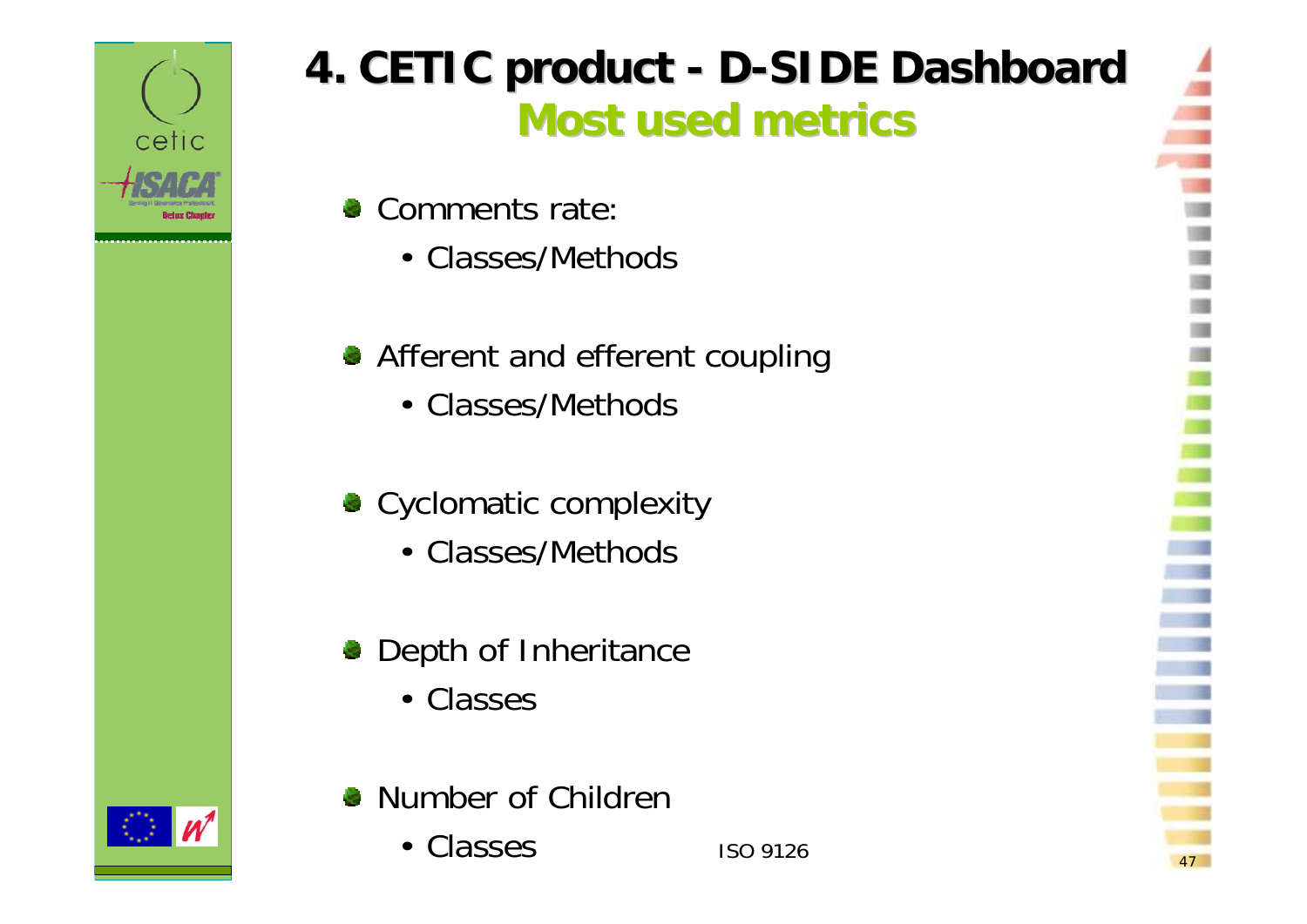

### **4. CETIC product - D-SIDE Dashboard Benefits from D-SIDE Dashboard**

- Rapid graphical identification of abnormal code in order to target
	- **Unit tests**
	- Code reviews
- **Quick overview of an application** 
	- Commented?
	- Modular?
	- volume?